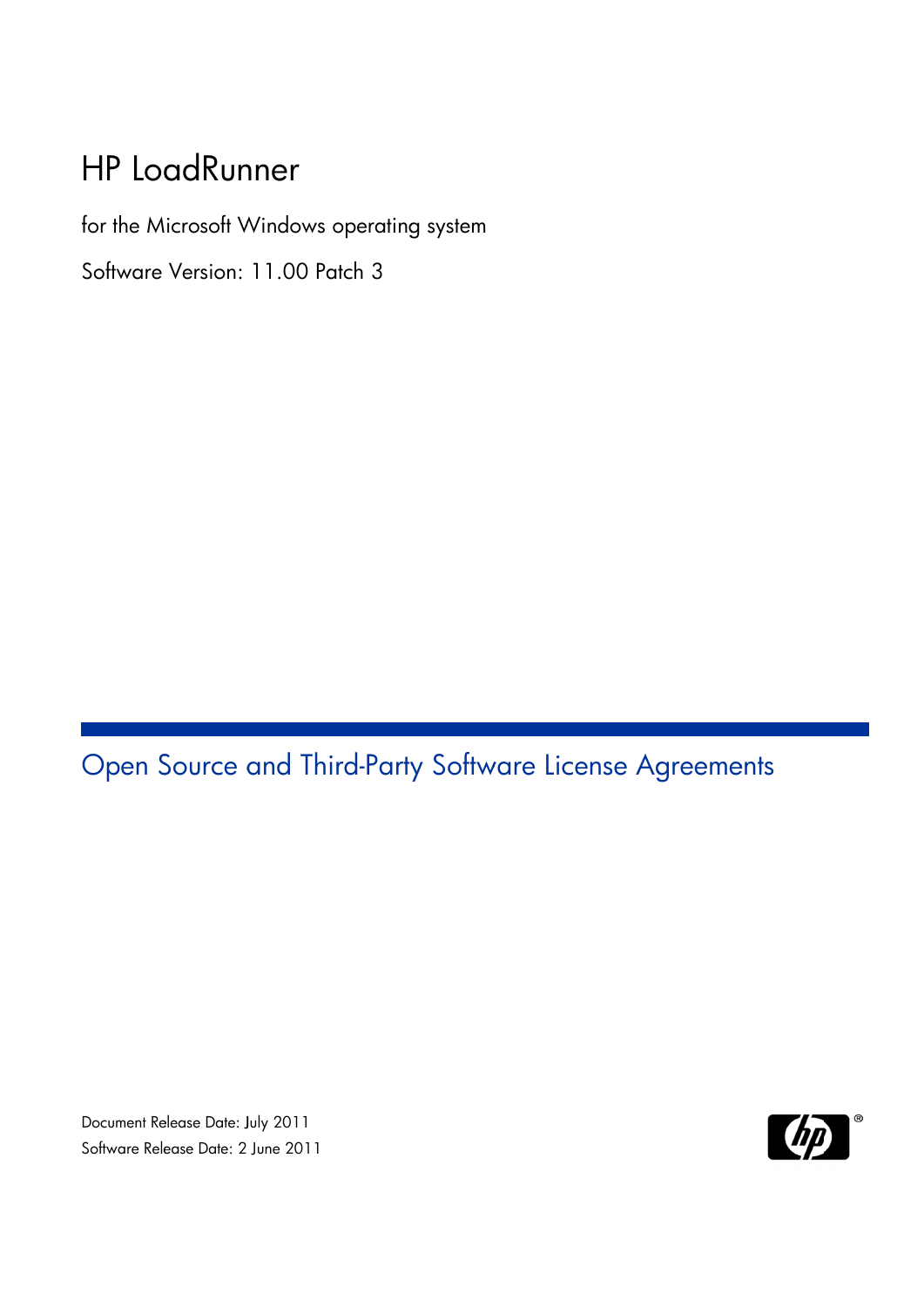### Legal Notices

#### **Warranty**

The only warranties for HP products and services are set forth in the express warranty statements accompanying such products and services. Nothing herein should be construed as constituting an additional warranty. HP shall not be liable for technical or editorial errors or omissions contained herein. The information contained herein is subject to change without notice.

#### Restricted Rights Legend

Confidential computer software. Valid license from HP required for possession, use or copying. Consistent with FAR 12.211 and 12.212, Commercial Computer Software, Computer Software Documentation, and Technical Data for Commercial Items are licensed to the U.S. Government under vendor's standard commercial license.

#### Copyright Notices

© Copyright 2009 Hewlett-Packard Development Company, L.P.

### Trademark Notices

- Adobe® is a trademark of Adobe Systems Incorporated.
- Java™ is a U.S. trademark of Sun Microsystems, Inc.
- Microsoft and Windows are U.S. registered trademarks of Microsoft Corporation.

### Documentation Updates

The title page of this document contains the following identifying information:

- Software Version number, which indicates the software version.
- Document Release Date, which changes each time the document is updated.
- Software Release Date, which indicates the release date of this version of the software.

To check for recent updates or to verify that you are using the most recent edition of a document, go to: **http://h20230.www2.hp.com/selfsolve/manuals** 

This site requires that you register for an HP Passport and sign-in. To register for an HP Passport ID, go to: **http://h20229.www2.hp.com/passport-registration.html** 

Or click the **New users - please register** link on the HP Passport login page.

You will also receive updated or new editions if you subscribe to the appropriate product support service. Contact your HP sales representative for details.

### HP Software Support

Visit the HP Software support web site at: **www.hp.com/go/hpsoftwaresupport** 

The web site provides contact information and details about the products, services, and support that HP Software & Solutions offers. It provides customer self-solve capabilities, and is a fast and efficient way to access interactive technical support tools needed to manage your business. As a valued support customer, you can benefit by using the web site to:

- Search for knowledge documents of interest
- Submit and track support cases and enhancement requests
- Download software patches
- Manage a support contract
- Look up HP support contracts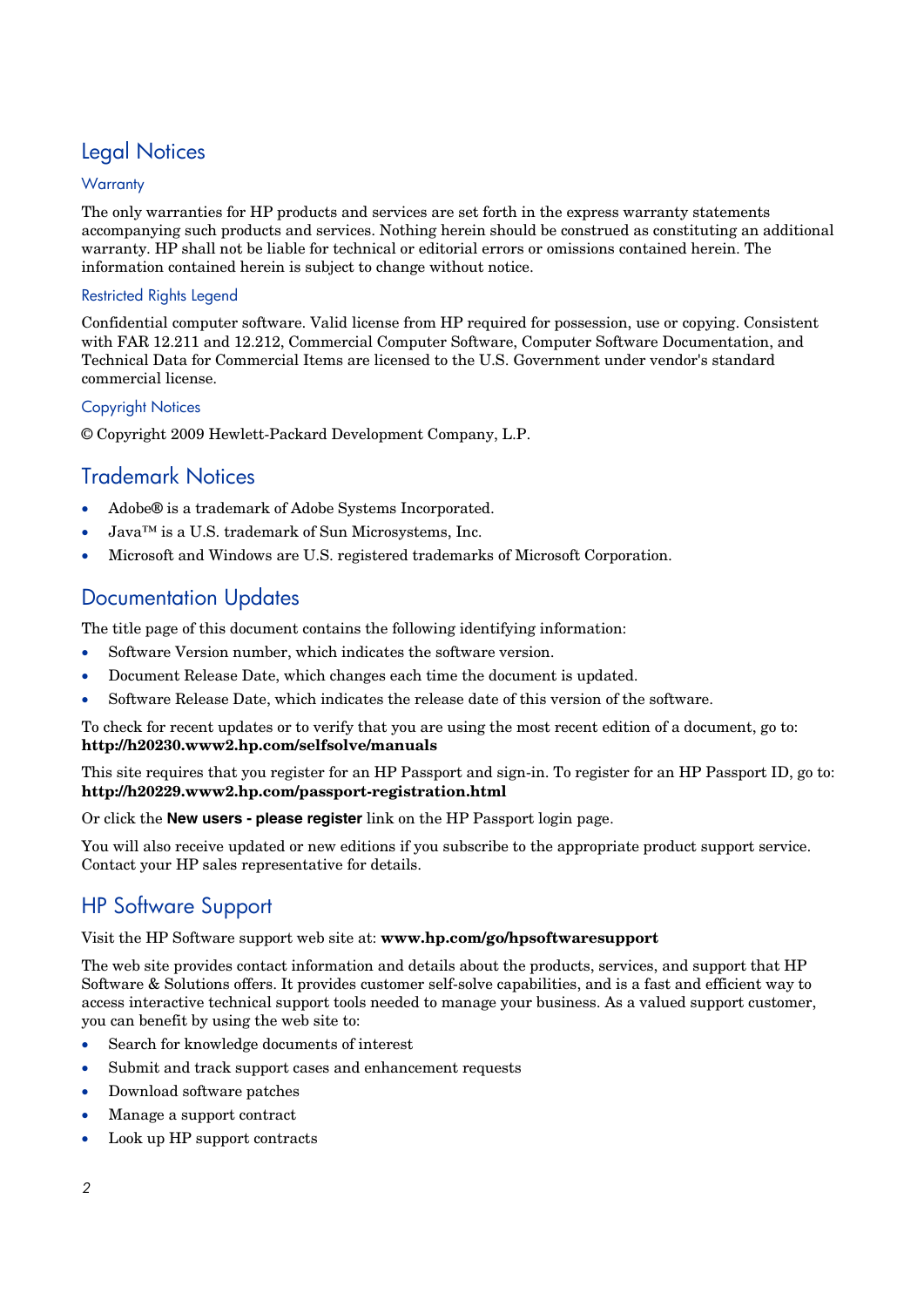- Review information about available services
- Enter into discussions with other software customers
- Research and register for software training

To find more information about access levels, go to: **http://h20230.www2.hp.com/new\_access\_levels.jsp**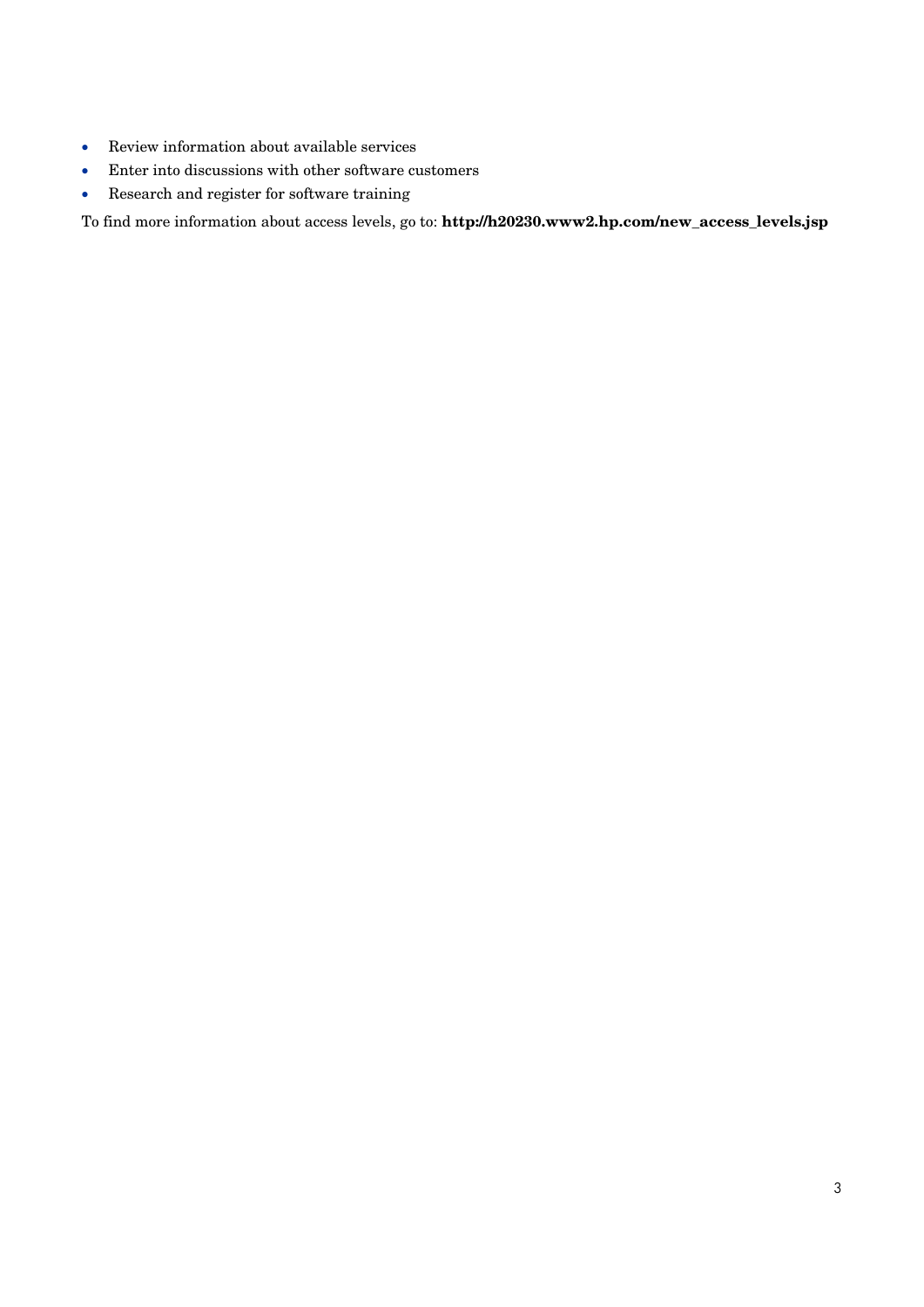## Contents

| Apache Axis 1.3, Apache BCEL, Apache Commons, Apache Log4cxx, Apache Log4Net, Apache Tomcat,                                                                                                                                                                                                                                                                                                                                                                                                                                                            |     |
|---------------------------------------------------------------------------------------------------------------------------------------------------------------------------------------------------------------------------------------------------------------------------------------------------------------------------------------------------------------------------------------------------------------------------------------------------------------------------------------------------------------------------------------------------------|-----|
|                                                                                                                                                                                                                                                                                                                                                                                                                                                                                                                                                         |     |
|                                                                                                                                                                                                                                                                                                                                                                                                                                                                                                                                                         |     |
|                                                                                                                                                                                                                                                                                                                                                                                                                                                                                                                                                         |     |
|                                                                                                                                                                                                                                                                                                                                                                                                                                                                                                                                                         |     |
| $gcc16$                                                                                                                                                                                                                                                                                                                                                                                                                                                                                                                                                 |     |
| ICU16                                                                                                                                                                                                                                                                                                                                                                                                                                                                                                                                                   |     |
|                                                                                                                                                                                                                                                                                                                                                                                                                                                                                                                                                         |     |
|                                                                                                                                                                                                                                                                                                                                                                                                                                                                                                                                                         |     |
|                                                                                                                                                                                                                                                                                                                                                                                                                                                                                                                                                         |     |
|                                                                                                                                                                                                                                                                                                                                                                                                                                                                                                                                                         |     |
|                                                                                                                                                                                                                                                                                                                                                                                                                                                                                                                                                         |     |
|                                                                                                                                                                                                                                                                                                                                                                                                                                                                                                                                                         |     |
|                                                                                                                                                                                                                                                                                                                                                                                                                                                                                                                                                         |     |
|                                                                                                                                                                                                                                                                                                                                                                                                                                                                                                                                                         |     |
|                                                                                                                                                                                                                                                                                                                                                                                                                                                                                                                                                         |     |
|                                                                                                                                                                                                                                                                                                                                                                                                                                                                                                                                                         |     |
|                                                                                                                                                                                                                                                                                                                                                                                                                                                                                                                                                         |     |
|                                                                                                                                                                                                                                                                                                                                                                                                                                                                                                                                                         |     |
|                                                                                                                                                                                                                                                                                                                                                                                                                                                                                                                                                         |     |
| PuTTY.                                                                                                                                                                                                                                                                                                                                                                                                                                                                                                                                                  | .30 |
| QT 30                                                                                                                                                                                                                                                                                                                                                                                                                                                                                                                                                   |     |
|                                                                                                                                                                                                                                                                                                                                                                                                                                                                                                                                                         |     |
| SED31                                                                                                                                                                                                                                                                                                                                                                                                                                                                                                                                                   |     |
|                                                                                                                                                                                                                                                                                                                                                                                                                                                                                                                                                         |     |
| $\textsf{Synedit}.\textcolor{red}{\textbf{un}.\textcolor{blue}{\textbf{un}.\textcolor{blue}{\textbf{un}.\textcolor{blue}{\textbf{un}.\textcolor{blue}{\textbf{un}.\textcolor{blue}{\textbf{un}.\textcolor{blue}{\textbf{un}.\textcolor{blue}{\textbf{un}.\textcolor{blue}{\textbf{un}.\textcolor{blue}{\textbf{un}.\textcolor{blue}{\textbf{un}.\textcolor{blue}{\textbf{un}.\textcolor{blue}{\textbf{un}.\textcolor{blue}{\textbf{un}.\textcolor{blue}{\textbf{un}.\textcolor{blue}{\textbf{un}.\textcolor{blue}{\textbf{un}.\textcolor{blue}{\textbf$ |     |
|                                                                                                                                                                                                                                                                                                                                                                                                                                                                                                                                                         |     |
|                                                                                                                                                                                                                                                                                                                                                                                                                                                                                                                                                         |     |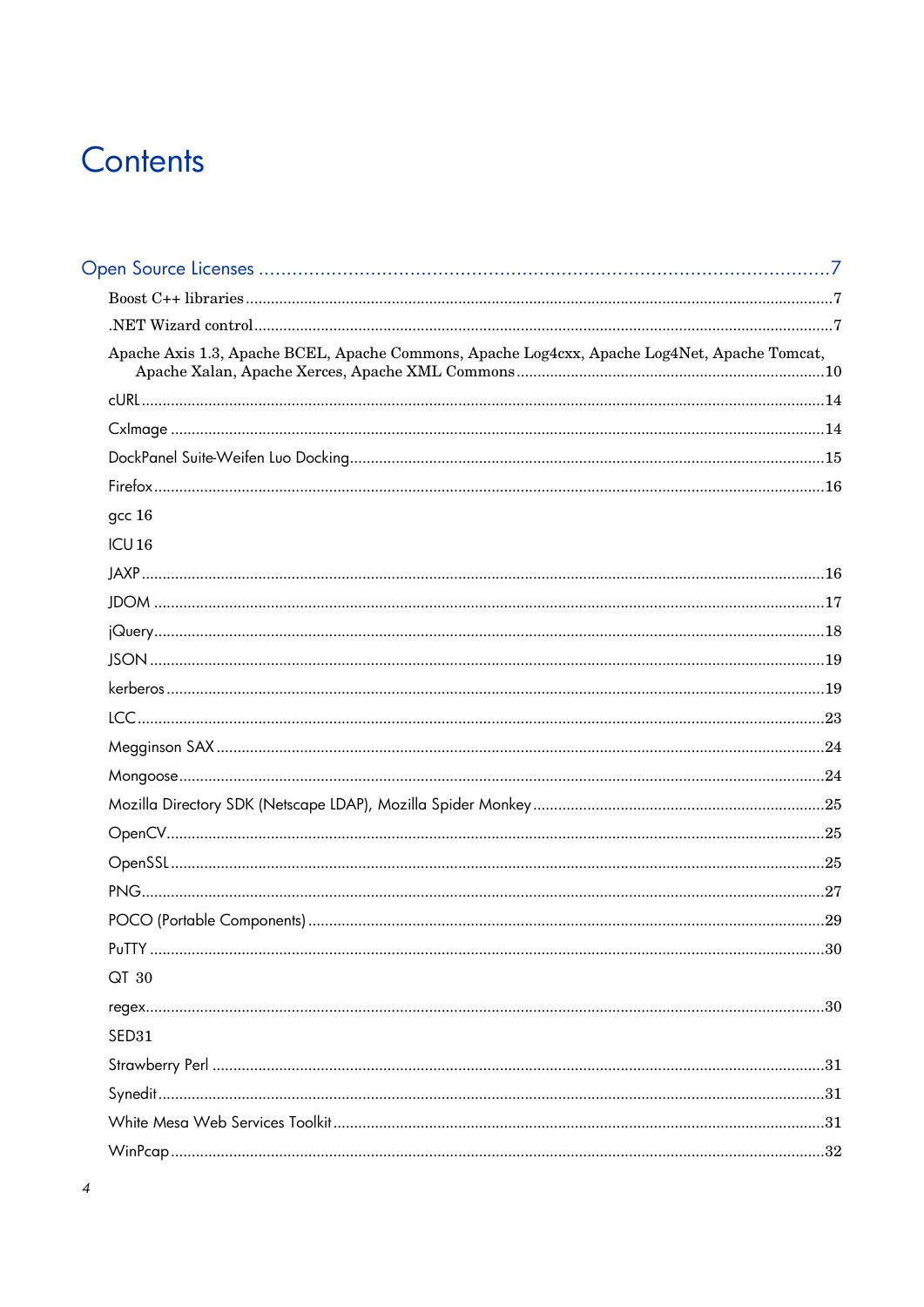| IPP37 |  |
|-------|--|
|       |  |
|       |  |
|       |  |
|       |  |
|       |  |
|       |  |
|       |  |
|       |  |
|       |  |
|       |  |
|       |  |
|       |  |
|       |  |
|       |  |
|       |  |
|       |  |
|       |  |
|       |  |
|       |  |
|       |  |
|       |  |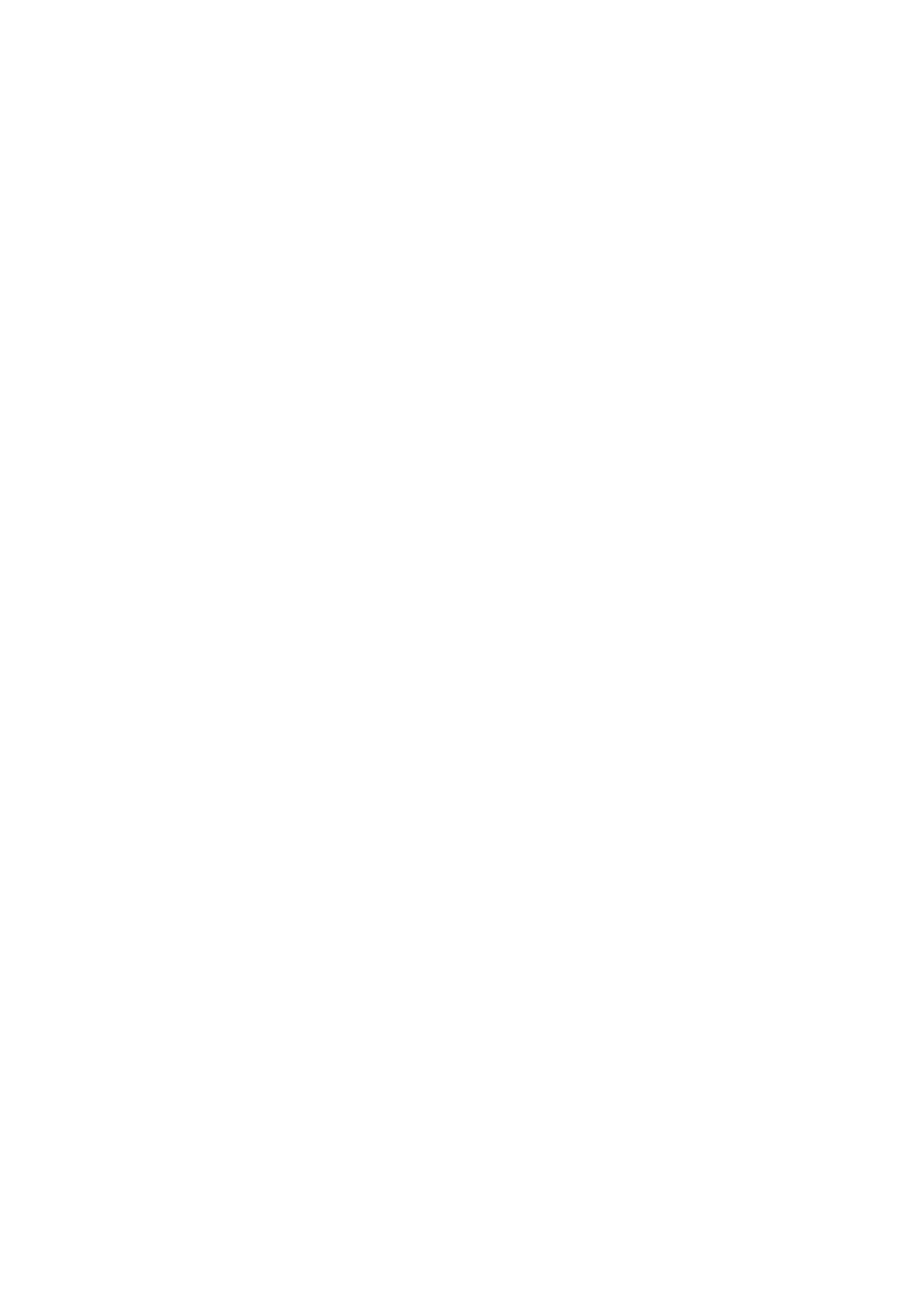## Open Source Licenses

HP acknowledges the use of the following open source components:

### Boost C++ libraries

*http://www.boost.org/LICENSE\_1\_0.txt*

Boost Software License - Version 1.0 - August 17th, 2003

Permission is hereby granted, free of charge, to any person or organization obtaining a copy of the software and accompanying documentation covered by this license (the "Software") to use, reproduce, display, distribute, execute, and transmit the Software, and to prepare derivative works of the Software, and to permit third-parties to whom the Software is furnished to do so, all subject to the following:

The copyright notices in the Software and this entire statement, including the above license grant, this restriction and the following disclaimer, must be included in all copies of the Software, in whole or in part, and all derivative works of the Software, unless such copies or derivative works are solely in the form of machine-executable object code generated by a source language processor.

THE SOFTWARE IS PROVIDED "AS IS", WITHOUT WARRANTY OF ANY KIND, EXPRESS OR IMPLIED, INCLUDING BUT NOT LIMITED TO THE WARRANTIES OF MERCHANTABILITY, FITNESS FOR A PARTICULAR PURPOSE, TITLE AND NON-INFRINGEMENT. IN NO EVENT SHALL THE COPYRIGHT HOLDERS OR ANYONE DISTRIBUTING THE SOFTWARE BE LIABLE FOR ANY DAMAGES OR OTHER LIABILITY, WHETHER IN CONTRACT, TORT OR OTHERWISE, ARISING FROM, OUT OF OR IN CONNECTION WITH THE SOFTWARE OR THE USE OR OTHER DEALINGS IN THE SOFTWARE.

### .NET Wizard control

#### *http://www.codeproject.com/info/cpol10.aspx*

#### The Code Project Open License (CPOL)

THE WORK (AS DEFINED BELOW) IS PROVIDED UNDER THE TERMS OF THIS CODE PROJECT OPEN LICENSE ("LICENSE"). THE WORK IS PROTECTED BY COPYRIGHT AND/OR OTHER APPLICABLE LAW. ANY USE OF THE WORK OTHER THAN AS AUTHORIZED UNDER THIS LICENSE OR COPYRIGHT LAW IS PROHIBITED.

BY EXERCISING ANY RIGHTS TO THE WORK PROVIDED HEREIN, YOU ACCEPT AND AGREE TO BE BOUND BY THE TERMS OF THIS LICENSE. THE AUTHOR GRANTS YOU THE RIGHTS CONTAINED HEREIN IN CONSIDERATION OF YOUR ACCEPTANCE OF SUCH TERMS AND CONDITIONS. IF YOU DO NOT AGREE TO ACCEPT AND BE BOUND BY THE TERMS OF THIS LICENSE, YOU CANNOT MAKE ANY USE OF THE WORK.

#### 1. Definitions.

a. "Articles" means, collectively, all articles written by Author which describes how the Source Code and Executable Files for the Work may be used by a user.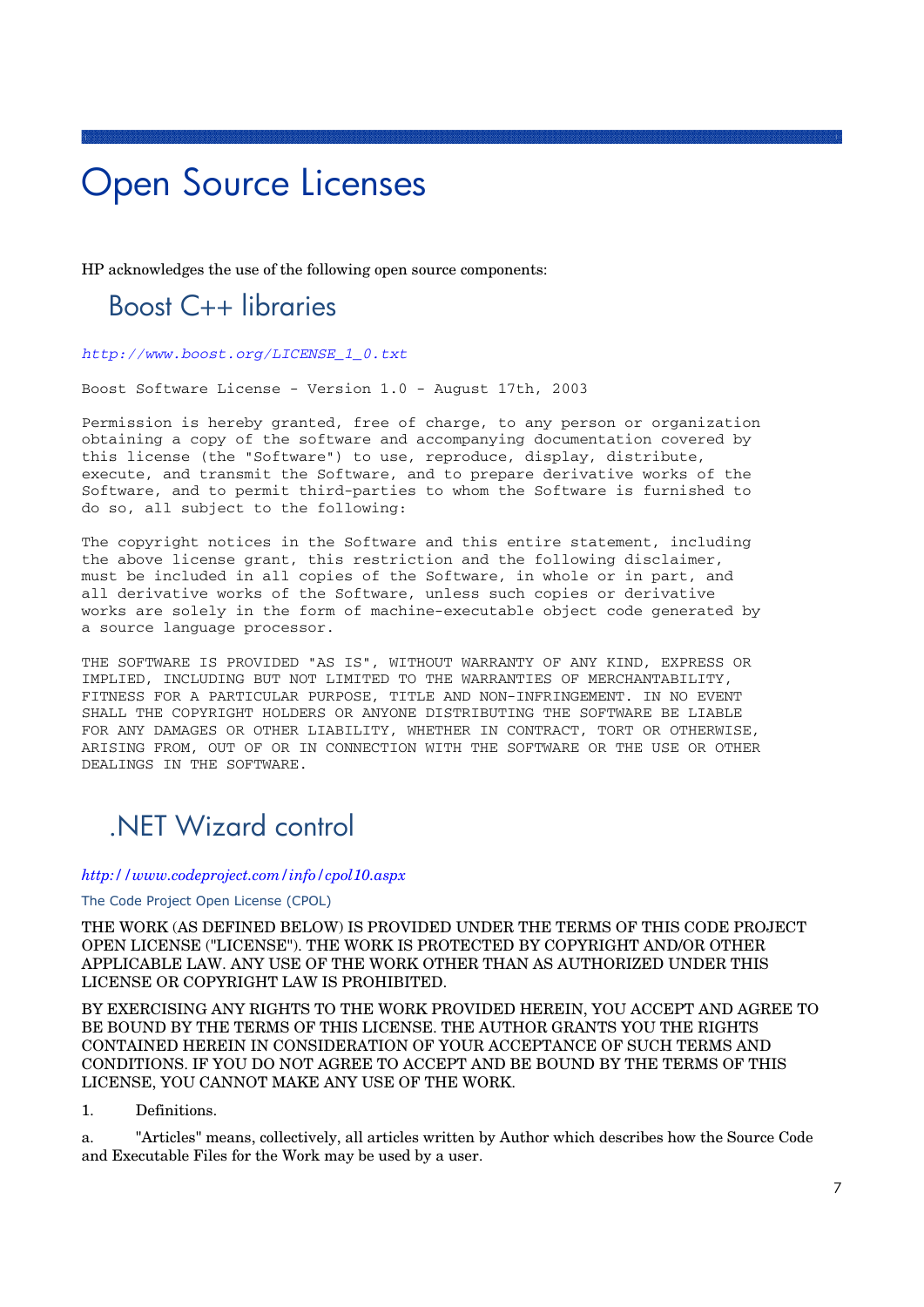b. "Author" means the individual or entity that offers the Work under the terms of this License.

c. "Derivative Work" means a work based upon the Work or upon the Work and other pre-existing works.

d. "Executable Files" refer to the executables, binary files, configuration and any required data files included in the Work.

e. "Publisher" means the provider of the website, magazine, CD-ROM, DVD or other medium from or by which the Work is obtained by You.

f. "Source Code" refers to the collection of source code and configuration files used to create the Executable Files.

g. "Standard Version" refers to such a Work if it has not been modified, or has been modified in accordance with the consent of the Author, such consent being in the full discretion of the Author.

h. "Work" refers to the collection of files distributed by the Publisher, including the Source Code, Executable Files, binaries, data files, documentation, whitepapers and the Articles.

i. "You" is you, an individual or entity wishing to use the Work and exercise your rights under this License.

2. Fair Use/Fair Use Rights. Nothing in this License is intended to reduce, limit, or restrict any rights arising from fair use, fair dealing, first sale or other limitations on the exclusive rights of the copyright owner under copyright law or other applicable laws.

3. License Grant. Subject to the terms and conditions of this License, the Author hereby grants You a worldwide, royalty-free, non-exclusive, perpetual (for the duration of the applicable copyright) license to exercise the rights in the Work as stated below:

a. You may use the standard version of the Source Code or Executable Files in Your own applications.

b. You may apply bug fixes, portability fixes and other modifications obtained from the Public Domain or from the Author. A Work modified in such a way shall still be considered the standard version and will be subject to this License.

c. You may otherwise modify Your copy of this Work (excluding the Articles) in any way to create a Derivative Work, provided that You insert a prominent notice in each changed file stating how, when and where You changed that file.

d. You may distribute the standard version of the Executable Files and Source Code or Derivative Work in aggregate with other (possibly commercial) programs as part of a larger (possibly commercial) software distribution.

e. The Articles discussing the Work published in any form by the author may not be distributed or republished without the Author's consent. The author retains copyright to any such Articles. You may use the Executable Files and Source Code pursuant to this License but you may not repost or republish or otherwise distribute or make available the Articles, without the prior written consent of the Author.

Any subroutines or modules supplied by You and linked into the Source Code or Executable Files this Work shall not be considered part of this Work and will not be subject to the terms of this License.

4. Patent License. Subject to the terms and conditions of this License, each Author hereby grants to You a perpetual, worldwide, non-exclusive, no-charge, royalty-free, irrevocable (except as stated in this section) patent license to make, have made, use, import, and otherwise transfer the Work.

5. Restrictions. The license granted in Section 3 above is expressly made subject to and limited by the following restrictions:

a. You agree not to remove any of the original copyright, patent, trademark, and attribution notices and associated disclaimers that may appear in the Source Code or Executable Files.

b. You agree not to advertise or in any way imply that this Work is a product of Your own.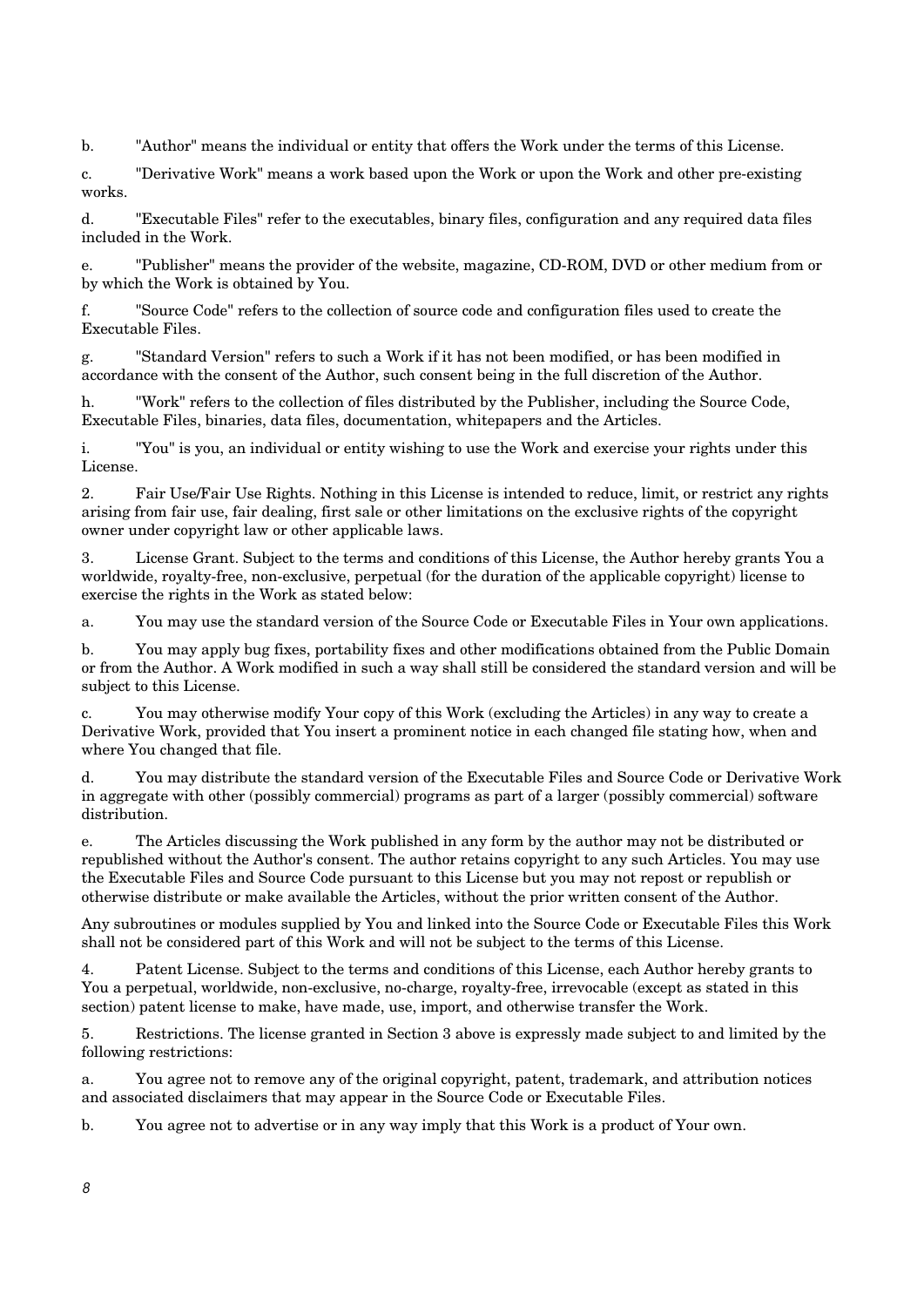c. The name of the Author may not be used to endorse or promote products derived from the Work without the prior written consent of the Author.

You agree not to sell, lease, or rent any part of the Work. This does not restrict you from including the Work or any part of the Work inside a larger software distribution that itself is being sold. The Work by itself, though, cannot be sold, leased or rented.

e. You may distribute the Executable Files and Source Code only under the terms of this License, and You must include a copy of, or the Uniform Resource Identifier for, this License with every copy of the Executable Files or Source Code You distribute and ensure that anyone receiving such Executable Files and Source Code agrees that the terms of this License apply to such Executable Files and/or Source Code. You may not offer or impose any terms on the Work that alter or restrict the terms of this License or the recipients' exercise of the rights granted hereunder. You may not sublicense the Work. You must keep intact all notices that refer to this License and to the disclaimer of warranties. You may not distribute the Executable Files or Source Code with any technological measures that control access or use of the Work in a manner inconsistent with the terms of this License.

f. You agree not to use the Work for illegal, immoral or improper purposes, or on pages containing illegal, immoral or improper material. The Work is subject to applicable export laws. You agree to comply with all such laws and regulations that may apply to the Work after Your receipt of the Work.

6. Representations, Warranties and Disclaimer. THIS WORK IS PROVIDED "AS IS", "WHERE IS" AND "AS AVAILABLE", WITHOUT ANY EXPRESS OR IMPLIED WARRANTIES OR CONDITIONS OR GUARANTEES. YOU, THE USER, ASSUME ALL RISK IN ITS USE, INCLUDING COPYRIGHT INFRINGEMENT, PATENT INFRINGEMENT, SUITABILITY, ETC. AUTHOR EXPRESSLY DISCLAIMS ALL EXPRESS, IMPLIED OR STATUTORY WARRANTIES OR CONDITIONS, INCLUDING WITHOUT LIMITATION, WARRANTIES OR CONDITIONS OF MERCHANTABILITY, MERCHANTABLE QUALITY OR FITNESS FOR A PARTICULAR PURPOSE, OR ANY WARRANTY OF TITLE OR NON-INFRINGEMENT, OR THAT THE WORK (OR ANY PORTION THEREOF) IS CORRECT, USEFUL, BUG-FREE OR FREE OF VIRUSES. YOU MUST PASS THIS DISCLAIMER ON WHENEVER YOU DISTRIBUTE THE WORK OR DERIVATIVE WORKS.

7. Indemnity. You agree to defend, indemnify and hold harmless the Author and the Publisher from and against any claims, suits, losses, damages, liabilities, costs, and expenses (including reasonable legal or attorneys' fees) resulting from or relating to any use of the Work by You.

8. Limitation on Liability. EXCEPT TO THE EXTENT REQUIRED BY APPLICABLE LAW, IN NO EVENT WILL THE AUTHOR OR THE PUBLISHER BE LIABLE TO YOU ON ANY LEGAL THEORY FOR ANY SPECIAL, INCIDENTAL, CONSEQUENTIAL, PUNITIVE OR EXEMPLARY DAMAGES ARISING OUT OF THIS LICENSE OR THE USE OF THE WORK OR OTHERWISE, EVEN IF THE AUTHOR OR THE PUBLISHER HAS BEEN ADVISED OF THE POSSIBILITY OF SUCH DAMAGES.

9. Termination.

a. This License and the rights granted hereunder will terminate automatically upon any breach by You of any term of this License. Individuals or entities who have received Derivative Works from You under this License, however, will not have their licenses terminated provided such individuals or entities remain in full compliance with those licenses. Sections 1, 2, 6, 7, 8, 9, 10 and 11 will survive any termination of this License.

b. If You bring a copyright, trademark, patent or any other infringement claim against any contributor over infringements You claim are made by the Work, your License from such contributor to the Work ends automatically.

c. Subject to the above terms and conditions, this License is perpetual (for the duration of the applicable copyright in the Work). Notwithstanding the above, the Author reserves the right to release the Work under different license terms or to stop distributing the Work at any time; provided, however that any such election will not serve to withdraw this License (or any other license that has been, or is required to be, granted under the terms of this License), and this License will continue in full force and effect unless terminated as stated above.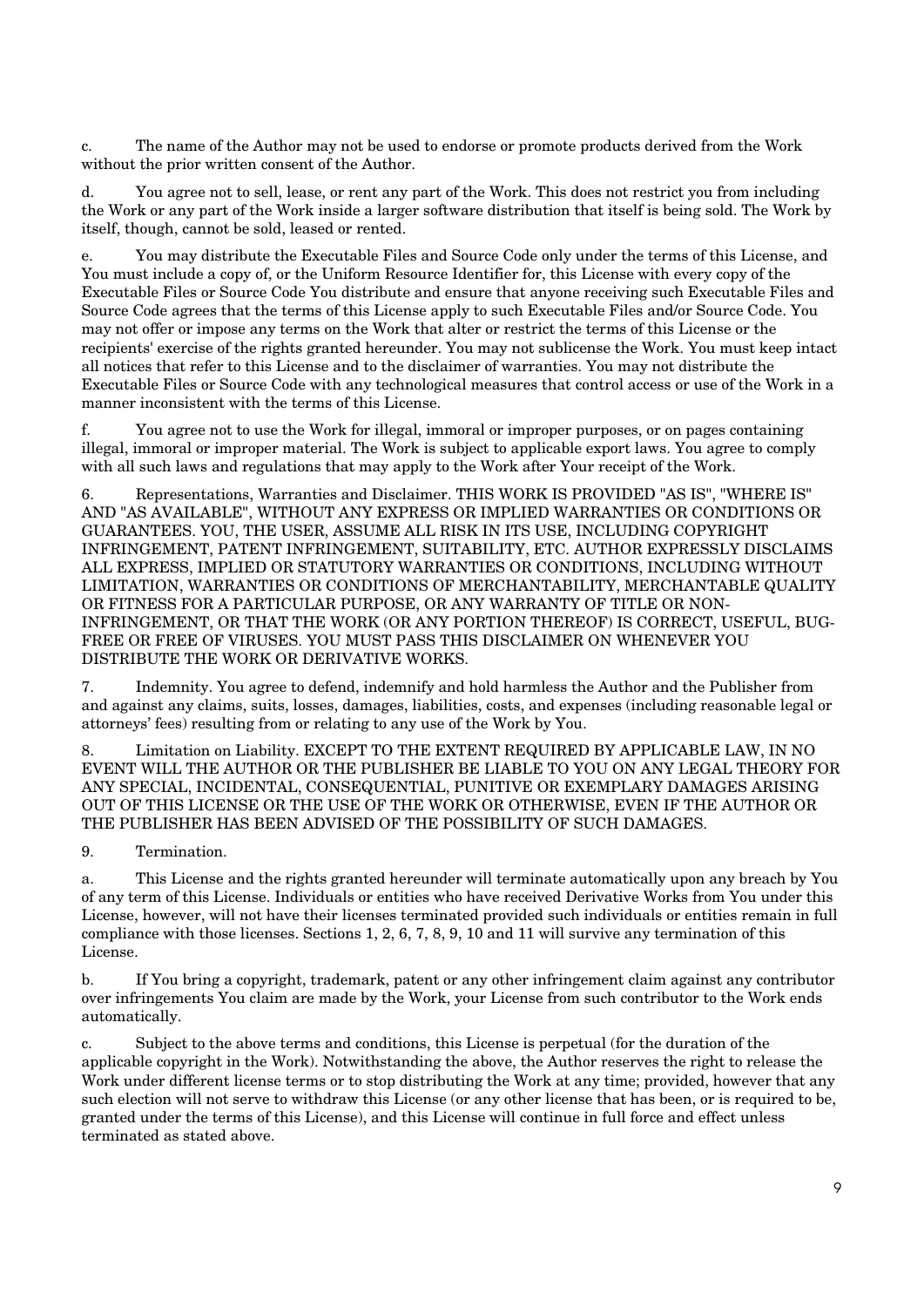10. Publisher. The parties hereby confirm that the Publisher shall not, under any circumstances, be responsible for and shall not have any liability in respect of the subject matter of this License. The Publisher makes no warranty whatsoever in connection with the Work and shall not be liable to You or any party on any legal theory for any damages whatsoever, including without limitation any general, special, incidental or consequential damages arising in connection to this license. The Publisher reserves the right to cease making the Work available to You at any time without notice

11. Miscellaneous

a. This License shall be governed by the laws of the location of the head office of the Author or if the Author is an individual, the laws of location of the principal place of residence of the Author.

b. If any provision of this License is invalid or unenforceable under applicable law, it shall not affect the validity or enforceability of the remainder of the terms of this License, and without further action by the parties to this License, such provision shall be reformed to the minimum extent necessary to make such provision valid and enforceable.

c. No term or provision of this License shall be deemed waived and no breach consented to unless such waiver or consent shall be in writing and signed by the party to be charged with such waiver or consent.

d. This License constitutes the entire agreement between the parties with respect to the Work licensed herein. There are no understandings, agreements or representations with respect to the Work not specified herein. The Author shall not be bound by any additional provisions that may appear in any communication from You. This License may not be modified without the mutual written agreement of the Author and You.

## Apache Axis 1.3, Apache BCEL, Apache Commons, Apache Log4cxx, Apache Log4Net, Apache Tomcat, Apache Xalan, Apache Xerces, Apache XML Commons

*http://www.apache.org/licenses/LICENSE-2.0*

Apache License

 Version 2.0, January 2004 http://www.apache.org/licenses/

TERMS AND CONDITIONS FOR USE, REPRODUCTION, AND DISTRIBUTION

1. Definitions.

 "License" shall mean the terms and conditions for use, reproduction, and distribution as defined by Sections 1 through 9 of this document.

 "Licensor" shall mean the copyright owner or entity authorized by the copyright owner that is granting the License.

 "Legal Entity" shall mean the union of the acting entity and all other entities that control, are controlled by, or are under common control with that entity. For the purposes of this definition, "control" means (i) the power, direct or indirect, to cause the direction or management of such entity, whether by contract or otherwise, or (ii) ownership of fifty percent (50%) or more of the outstanding shares, or (iii) beneficial ownership of such entity.

 "You" (or "Your") shall mean an individual or Legal Entity exercising permissions granted by this License.

"Source" form shall mean the preferred form for making modifications,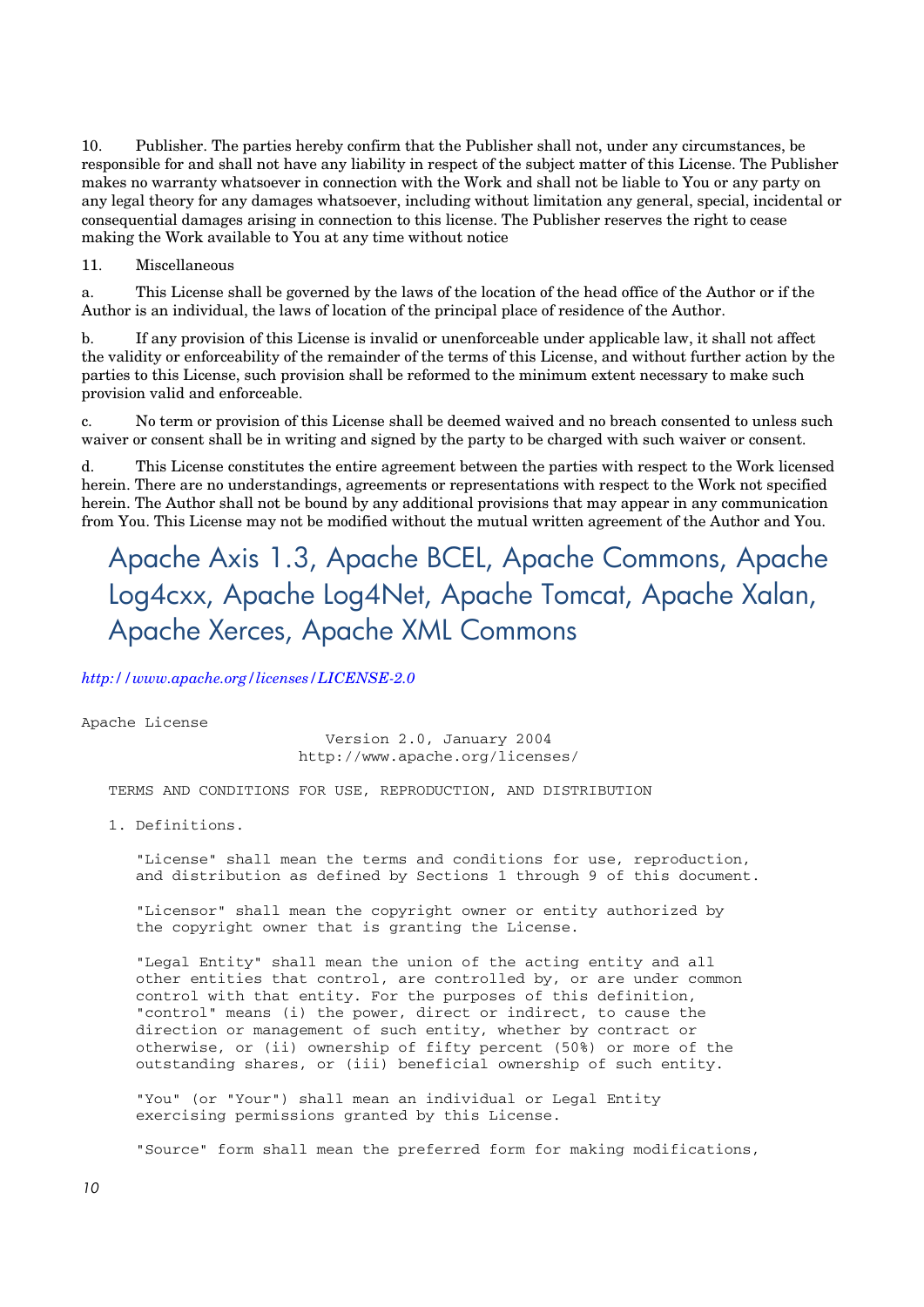including but not limited to software source code, documentation source, and configuration files.

 "Object" form shall mean any form resulting from mechanical transformation or translation of a Source form, including but not limited to compiled object code, generated documentation, and conversions to other media types.

 "Work" shall mean the work of authorship, whether in Source or Object form, made available under the License, as indicated by a copyright notice that is included in or attached to the work (an example is provided in the Appendix below).

 "Derivative Works" shall mean any work, whether in Source or Object form, that is based on (or derived from) the Work and for which the editorial revisions, annotations, elaborations, or other modifications represent, as a whole, an original work of authorship. For the purposes of this License, Derivative Works shall not include works that remain separable from, or merely link (or bind by name) to the interfaces of, the Work and Derivative Works thereof.

 "Contribution" shall mean any work of authorship, including the original version of the Work and any modifications or additions to that Work or Derivative Works thereof, that is intentionally submitted to Licensor for inclusion in the Work by the copyright owner or by an individual or Legal Entity authorized to submit on behalf of the copyright owner. For the purposes of this definition, "submitted" means any form of electronic, verbal, or written communication sent to the Licensor or its representatives, including but not limited to communication on electronic mailing lists, source code control systems, and issue tracking systems that are managed by, or on behalf of, the Licensor for the purpose of discussing and improving the Work, but excluding communication that is conspicuously marked or otherwise designated in writing by the copyright owner as "Not a Contribution."

 "Contributor" shall mean Licensor and any individual or Legal Entity on behalf of whom a Contribution has been received by Licensor and subsequently incorporated within the Work.

- 2. Grant of Copyright License. Subject to the terms and conditions of this License, each Contributor hereby grants to You a perpetual, worldwide, non-exclusive, no-charge, royalty-free, irrevocable copyright license to reproduce, prepare Derivative Works of, publicly display, publicly perform, sublicense, and distribute the Work and such Derivative Works in Source or Object form.
- 3. Grant of Patent License. Subject to the terms and conditions of this License, each Contributor hereby grants to You a perpetual, worldwide, non-exclusive, no-charge, royalty-free, irrevocable (except as stated in this section) patent license to make, have made, use, offer to sell, sell, import, and otherwise transfer the Work, where such license applies only to those patent claims licensable by such Contributor that are necessarily infringed by their Contribution(s) alone or by combination of their Contribution(s) with the Work to which such Contribution(s) was submitted. If You institute patent litigation against any entity (including a cross-claim or counterclaim in a lawsuit) alleging that the Work or a Contribution incorporated within the Work constitutes direct or contributory patent infringement, then any patent licenses granted to You under this License for that Work shall terminate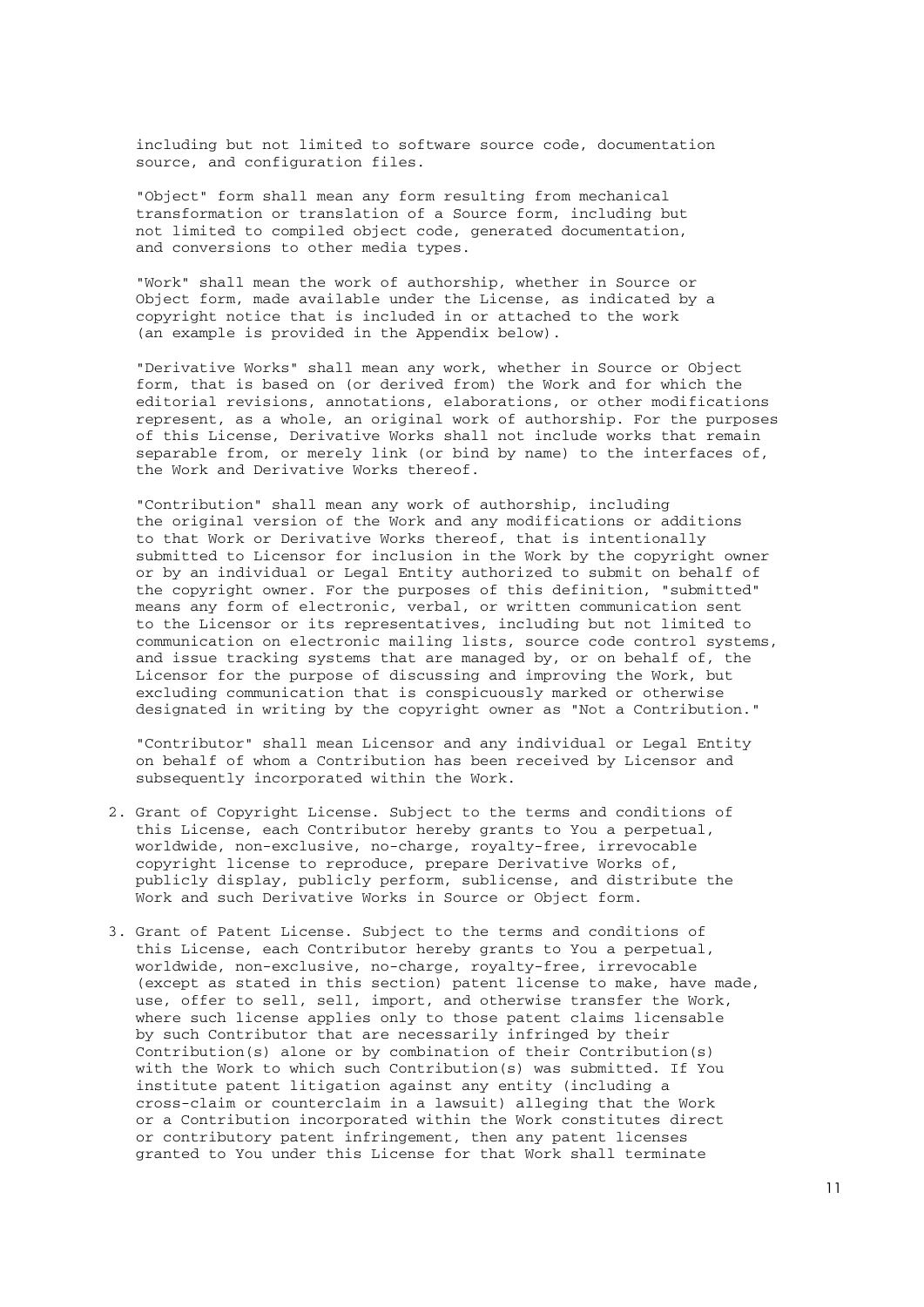as of the date such litigation is filed.

- 4. Redistribution. You may reproduce and distribute copies of the Work or Derivative Works thereof in any medium, with or without modifications, and in Source or Object form, provided that You meet the following conditions:
	- (a) You must give any other recipients of the Work or Derivative Works a copy of this License; and
	- (b) You must cause any modified files to carry prominent notices stating that You changed the files; and
	- (c) You must retain, in the Source form of any Derivative Works that You distribute, all copyright, patent, trademark, and attribution notices from the Source form of the Work, excluding those notices that do not pertain to any part of the Derivative Works; and
	- (d) If the Work includes a "NOTICE" text file as part of its distribution, then any Derivative Works that You distribute must include a readable copy of the attribution notices contained within such NOTICE file, excluding those notices that do not pertain to any part of the Derivative Works, in at least one of the following places: within a NOTICE text file distributed as part of the Derivative Works; within the Source form or documentation, if provided along with the Derivative Works; or, within a display generated by the Derivative Works, if and wherever such third-party notices normally appear. The contents of the NOTICE file are for informational purposes only and do not modify the License. You may add Your own attribution notices within Derivative Works that You distribute, alongside or as an addendum to the NOTICE text from the Work, provided that such additional attribution notices cannot be construed as modifying the License.

 You may add Your own copyright statement to Your modifications and may provide additional or different license terms and conditions for use, reproduction, or distribution of Your modifications, or for any such Derivative Works as a whole, provided Your use, reproduction, and distribution of the Work otherwise complies with the conditions stated in this License.

- 5. Submission of Contributions. Unless You explicitly state otherwise, any Contribution intentionally submitted for inclusion in the Work by You to the Licensor shall be under the terms and conditions of this License, without any additional terms or conditions. Notwithstanding the above, nothing herein shall supersede or modify the terms of any separate license agreement you may have executed with Licensor regarding such Contributions.
- 6. Trademarks. This License does not grant permission to use the trade names, trademarks, service marks, or product names of the Licensor, except as required for reasonable and customary use in describing the origin of the Work and reproducing the content of the NOTICE file.
- 7. Disclaimer of Warranty. Unless required by applicable law or agreed to in writing, Licensor provides the Work (and each Contributor provides its Contributions) on an "AS IS" BASIS, WITHOUT WARRANTIES OR CONDITIONS OF ANY KIND, either express or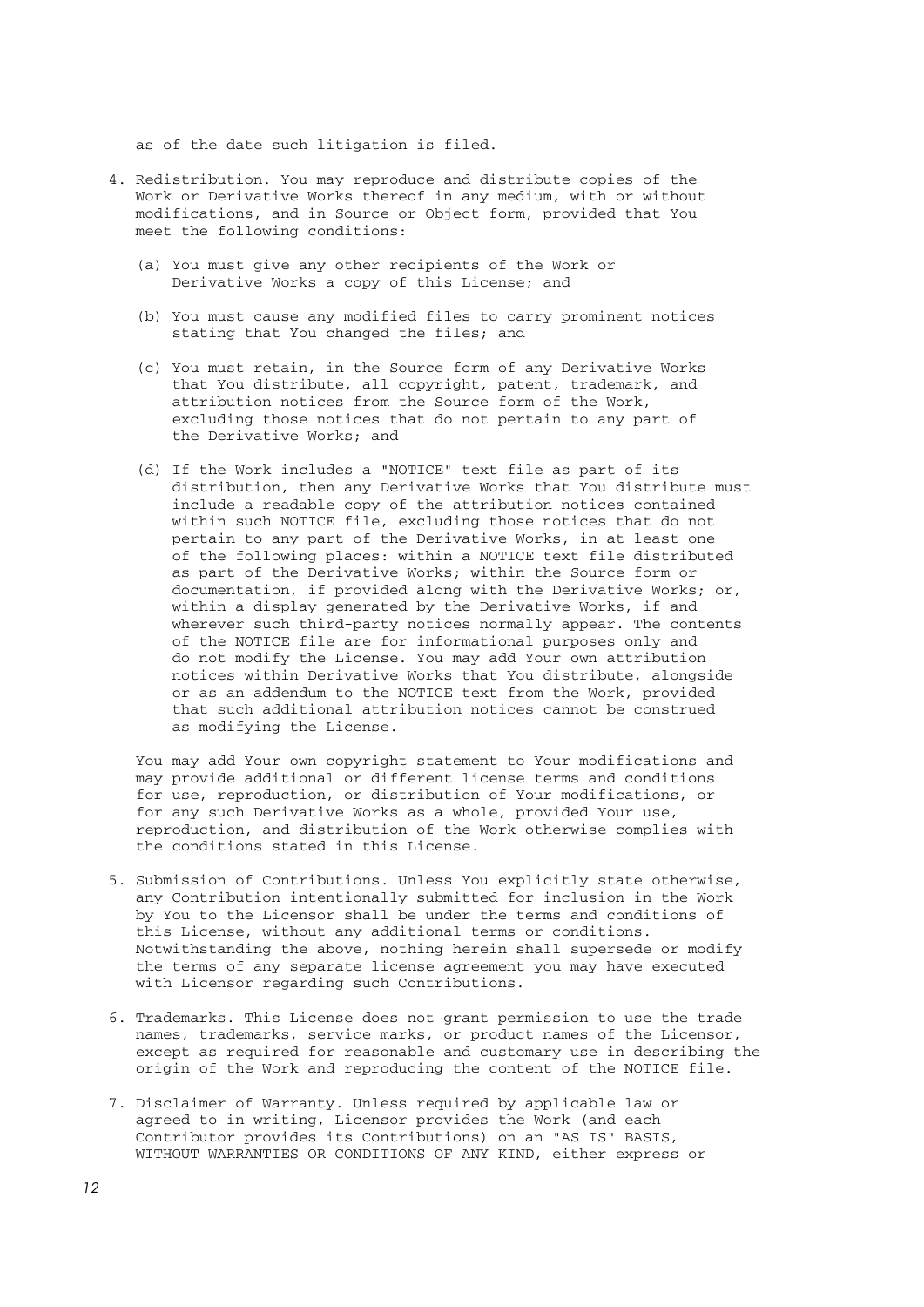implied, including, without limitation, any warranties or conditions of TITLE, NON-INFRINGEMENT, MERCHANTABILITY, or FITNESS FOR A PARTICULAR PURPOSE. You are solely responsible for determining the appropriateness of using or redistributing the Work and assume any risks associated with Your exercise of permissions under this License.

- 8. Limitation of Liability. In no event and under no legal theory, whether in tort (including negligence), contract, or otherwise, unless required by applicable law (such as deliberate and grossly negligent acts) or agreed to in writing, shall any Contributor be liable to You for damages, including any direct, indirect, special, incidental, or consequential damages of any character arising as a result of this License or out of the use or inability to use the Work (including but not limited to damages for loss of goodwill, work stoppage, computer failure or malfunction, or any and all other commercial damages or losses), even if such Contributor has been advised of the possibility of such damages.
- 9. Accepting Warranty or Additional Liability. While redistributing the Work or Derivative Works thereof, You may choose to offer, and charge a fee for, acceptance of support, warranty, indemnity, or other liability obligations and/or rights consistent with this License. However, in accepting such obligations, You may act only on Your own behalf and on Your sole responsibility, not on behalf of any other Contributor, and only if You agree to indemnify, defend, and hold each Contributor harmless for any liability incurred by, or claims asserted against, such Contributor by reason of your accepting any such warranty or additional liability.

END OF TERMS AND CONDITIONS

APPENDIX: How to apply the Apache License to your work.

 To apply the Apache License to your work, attach the following boilerplate notice, with the fields enclosed by brackets "[]" replaced with your own identifying information. (Don't include the brackets!) The text should be enclosed in the appropriate comment syntax for the file format. We also recommend that a file or class name and description of purpose be included on the same "printed page" as the copyright notice for easier identification within third-party archives.

Copyright [yyyy] [name of copyright owner]

Licensed under the Apache License, Version 2.0 (the "License"); you may not use this file except in compliance with the License. You may obtain a copy of the License at

http://www.apache.org/licenses/LICENSE-2.0

 Unless required by applicable law or agreed to in writing, software distributed under the License is distributed on an "AS IS" BASIS, WITHOUT WARRANTIES OR CONDITIONS OF ANY KIND, either express or implied. See the License for the specific language governing permissions and limitations under the License.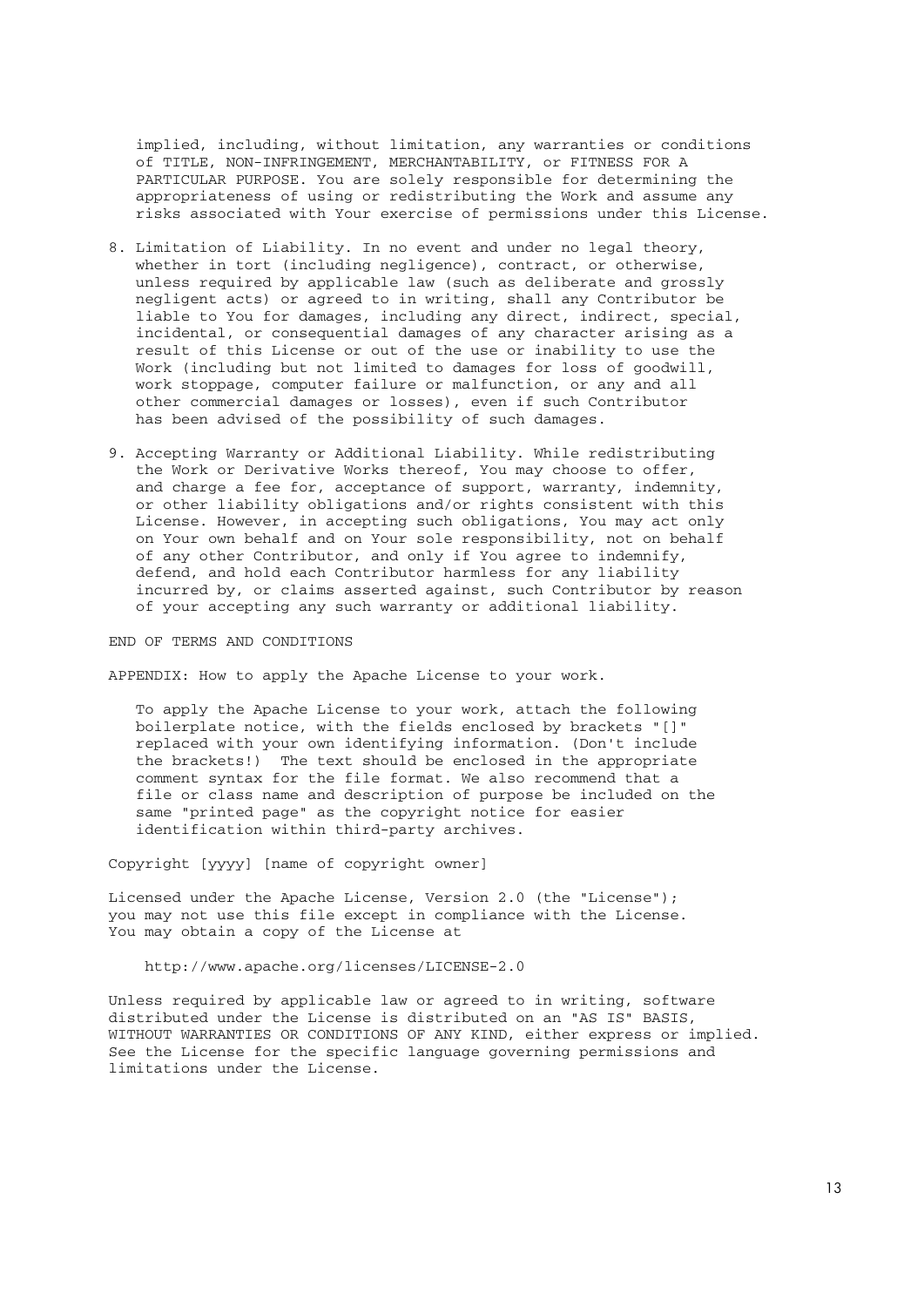### cURL

*http://curl.haxx.se/docs/copyright.html* COPYRIGHT AND PERMISSION NOTICE

Copyright (c) 1996 - 2011, Daniel Stenberg, <daniel@haxx.se>.

All rights reserved.

Permission to use, copy, modify, and distribute this software for any purpose with or without fee is hereby granted, provided that the above copyright notice and this permission notice appear in all copies.

THE SOFTWARE IS PROVIDED "AS IS", WITHOUT WARRANTY OF ANY KIND, EXPRESS OR IMPLIED, INCLUDING BUT NOT LIMITED TO THE WARRANTIES OF MERCHANTABILITY, FITNESS FOR A PARTICULAR PURPOSE AND NONINFRINGEMENT OF THIRD PARTY RIGHTS. IN NO EVENT SHALL THE AUTHORS OR COPYRIGHT HOLDERS BE LIABLE FOR ANY CLAIM, DAMAGES OR OTHER LIABILITY, WHETHER IN AN ACTION OF CONTRACT, TORT OR OTHERWISE, ARISING FROM, OUT OF OR IN CONNECTION WITH THE SOFTWARE OR THE USE OR OTHER DEALINGS IN THE SOFTWARE.

Except as contained in this notice, the name of a copyright holder shall not be used in advertising or otherwise to promote the sale, use or other dealings in this Software without prior written authorization of the copyright holder.

### **CxImage**

#### *http://www.xdp.it/cximage/CxImage/license.txt*

This copy of the CxImage notices is provided for your convenience. In case of any discrepancy between this copy and the notices in the file ximage.h that is included in the CxImage distribution, the latter shall prevail.

If you modify CxImage you may insert additional notices immediately following this sentence.

--------------------------------------------------------------------------------

COPYRIGHT NOTICE, DISCLAIMER, and LICENSE:

CxImage version 6.0.0 02/Feb/2008

CxImage : Copyright (C) 2001 - 2008, Davide Pizzolato

Original CImage and CImageIterator implementation are: Copyright (C) 1995, Alejandro Aguilar Sierra (asierra(at)servidor(dot)unam(dot)mx)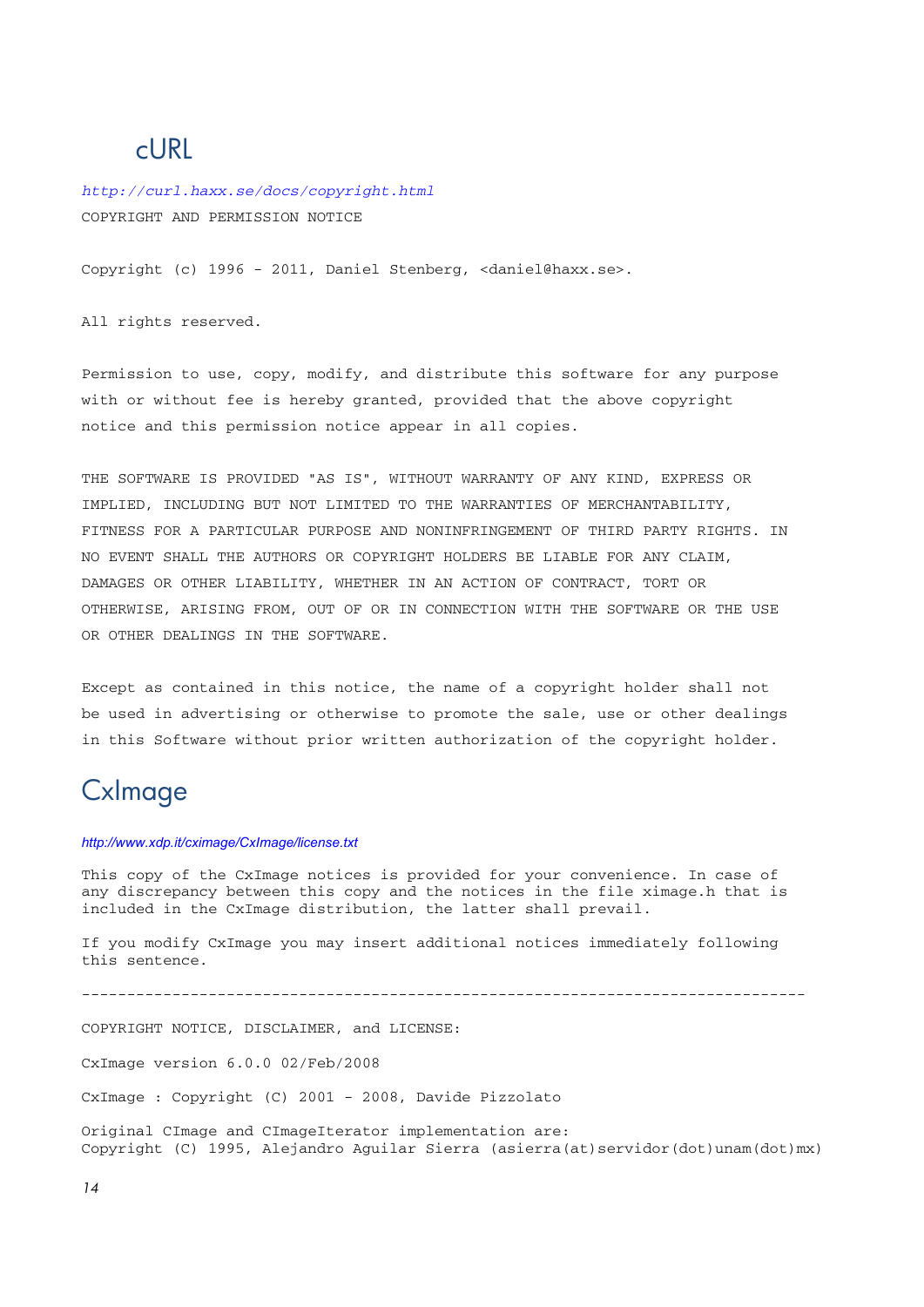Covered code is provided under this license on an "as is" basis, without warranty of any kind, either expressed or implied, including, without limitation, warranties that the covered code is free of defects, merchantable, fit for a particular purpose or non-infringing. The entire risk as to the quality and performance of the covered code is with you. Should any covered code prove defective in any respect, you (not the initial developer or any other contributor) assume the cost of any necessary servicing, repair or correction. This disclaimer of warranty constitutes an essential part of this license. No use of any covered code is authorized hereunder except under this disclaimer. Permission is hereby granted to use, copy, modify, and distribute this source code, or portions hereof, for any purpose, including commercial applications, freely and without fee, subject to the following restrictions: 1. The origin of this software must not be misrepresented; you must not

claim that you wrote the original software. If you use this software in a product, an acknowledgment in the product documentation would be appreciated but is not required.

2. Altered source versions must be plainly marked as such, and must not be misrepresented as being the original software.

3. This notice may not be removed or altered from any source distribution.

--------------------------------------------------------------------------------

Other information: about CxImage, and the latest version, can be found at the CxImage home page: http://www.xdp.it

--------------------------------------------------------------------------------

### DockPanel Suite-Weifen Luo Docking

*http://sourceforge.net/projects/dockpanelsuite/*

The MIT License

Copyright (c) 2007 Weifen Luo (email: weifenluo@yahoo.com)

Permission is hereby granted, free of charge, to any person obtaining a copy of this software and associated documentation files (the "Software"), to deal in the Software without restriction, including without limitation the rights to use, copy, modify, merge, publish, distribute, sublicense, and/or sell copies of the Software, and to permit persons to whom the Software is furnished to do so, subject to the following conditions:

The above copyright notice and this permission notice shall be included in all copies or substantial portions of the Software.

THE SOFTWARE IS PROVIDED "AS IS", WITHOUT WARRANTY OF ANY KIND, EXPRESS OR IMPLIED, INCLUDING BUT NOT LIMITED TO THE WARRANTIES OF MERCHANTABILITY, FITNESS FOR A PARTICULAR PURPOSE AND NONINFRINGEMENT. IN NO EVENT SHALL THE AUTHORS OR COPYRIGHT HOLDERS BE LIABLE FOR ANY CLAIM,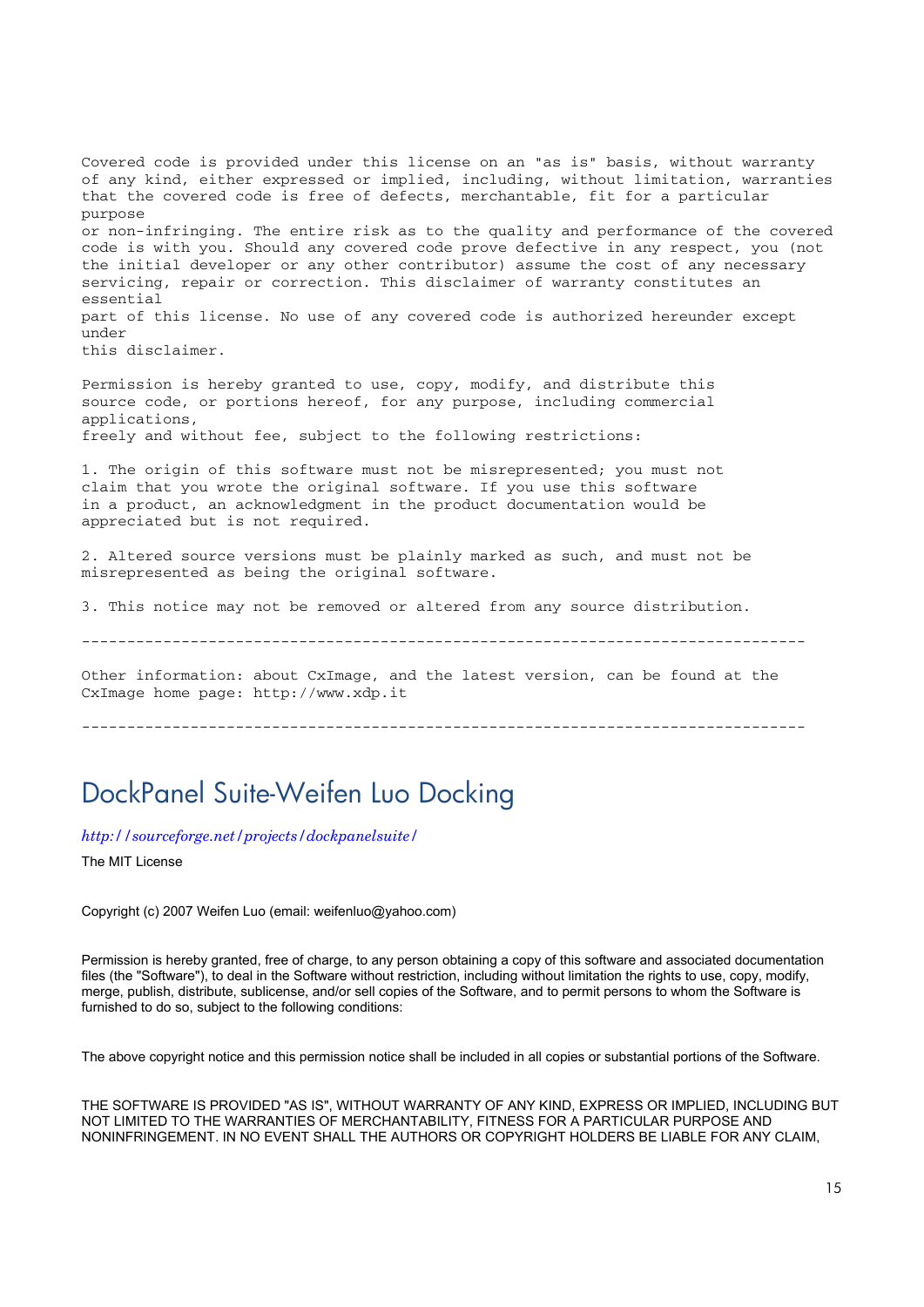DAMAGES OR OTHER LIABILITY, WHETHER IN AN ACTION OF CONTRACT, TORT OR OTHERWISE, ARISING FROM, OUT OF OR IN CONNECTION WITH THE SOFTWARE OR THE USE OR OTHER DEALINGS IN THE SOFTWARE.

## Firefox

*http://www.mozilla.org/MPL/MPL-1.1.txt*

### gcc

*http://www.gnu.org/licenses/gpl.txt*

### ICU

*http://source.icu-project.org/repos/icu/icu/trunk/license.html*

**ICU License - ICU 1.8.1 and later** 

COPYRIGHT AND PERMISSION NOTICE

Copyright (c) 1995-2010 International Business Machines Corporation and others

All rights reserved.

Permission is hereby granted, free of charge, to any person obtaining a copy of this software and associated documentation files (the "Software"), to deal in the Software without restriction, including without limitation the rights to use, copy, modify, merge, publish, distribute, and/or sell copies of the Software, and to permit persons to whom the Software is furnished to do so, provided that the above copyright notice(s) and this permission notice appear in all copies of the Software and that both the above copyright notice(s) and this permission notice appear in supporting documentation.

THE SOFTWARE IS PROVIDED "AS IS", WITHOUT WARRANTY OF ANY KIND, EXPRESS OR IMPLIED, INCLUDING BUT NOT LIMITED TO THE WARRANTIES OF MERCHANTABILITY, FITNESS FOR A PARTICULAR PURPOSE AND NONINFRINGEMENT OF THIRD PARTY RIGHTS. IN NO EVENT SHALL THE COPYRIGHT HOLDER OR HOLDERS INCLUDED IN THIS NOTICE BE LIABLE FOR ANY CLAIM, OR ANY SPECIAL INDIRECT OR CONSEQUENTIAL DAMAGES, OR ANY DAMAGES WHATSOEVER RESULTING FROM LOSS OF USE, DATA OR PROFITS, WHETHER IN AN ACTION OF CONTRACT, NEGLIGENCE OR OTHER TORTIOUS ACTION, ARISING OUT OF OR IN CONNECTION WITH THE USE OR PERFORMANCE OF THIS SOFTWARE.

Except as contained in this notice, the name of a copyright holder shall not be used in advertising or otherwise to promote the sale, use or other dealings in this Software without prior written authorization of the copyright holder.

## **JAXP**

*http://glassfish.java.net/public/CDDL+GPL\_1\_1.html*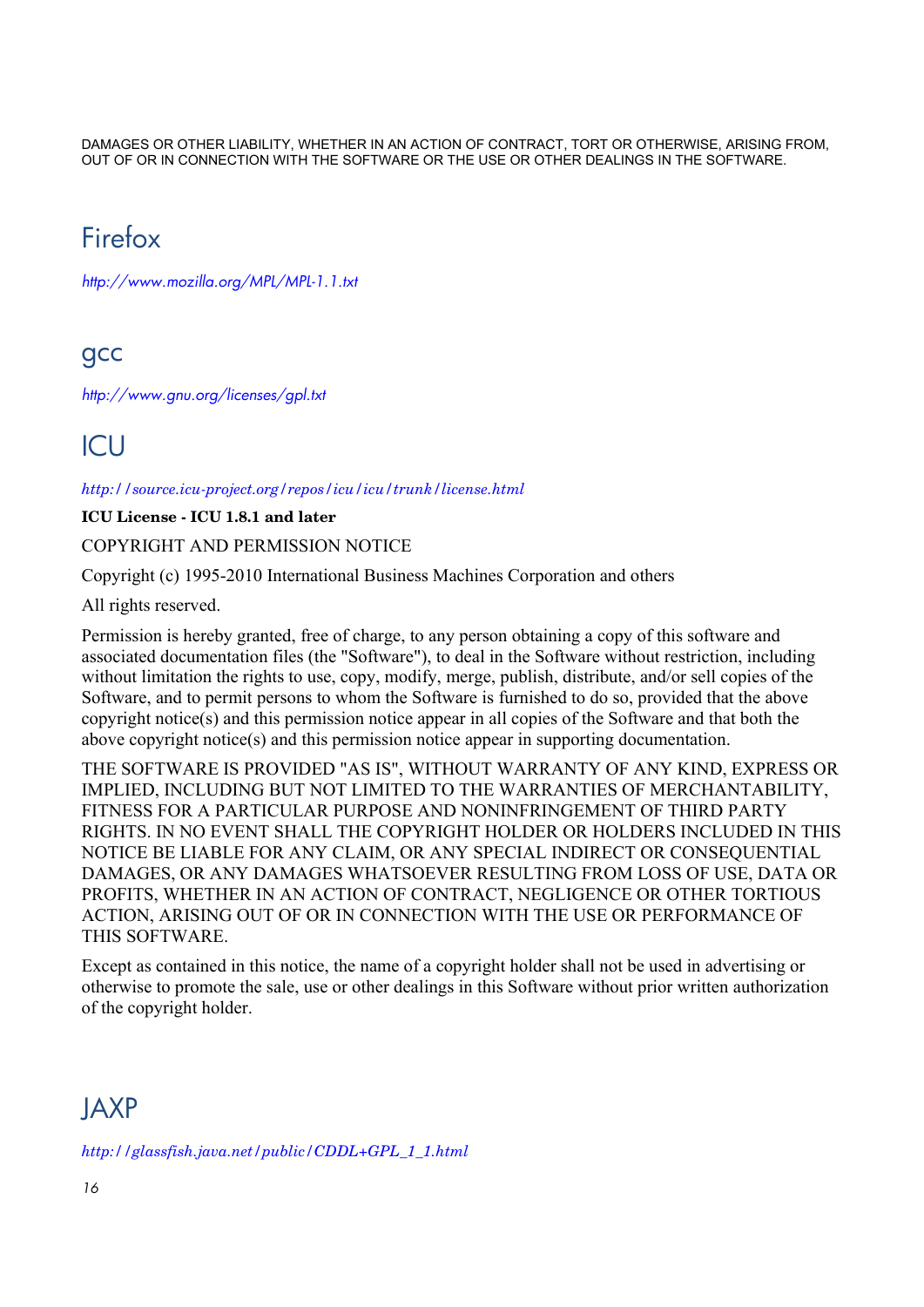### **IDOM**

*http://www.jdom.org/index.html*  $/ * - -$ 

\$Id: LICENSE.txt,v 1.11 2004/02/06 09:32:57 jhunter Exp \$

 Copyright (C) 2000-2004 Jason Hunter & Brett McLaughlin. All rights reserved.

 Redistribution and use in source and binary forms, with or without modification, are permitted provided that the following conditions are met:

- 1. Redistributions of source code must retain the above copyright notice, this list of conditions, and the following disclaimer.
- 2. Redistributions in binary form must reproduce the above copyright notice, this list of conditions, and the disclaimer that follows these conditions in the documentation and/or other materials provided with the distribution.
- 3. The name "JDOM" must not be used to endorse or promote products derived from this software without prior written permission. For written permission, please contact <request\_AT\_jdom\_DOT\_org>.
- 4. Products derived from this software may not be called "JDOM", nor may "JDOM" appear in their name, without prior written permission from the JDOM Project Management <request\_AT\_jdom\_DOT\_org>.

In addition, we request (but do not require) that you include in the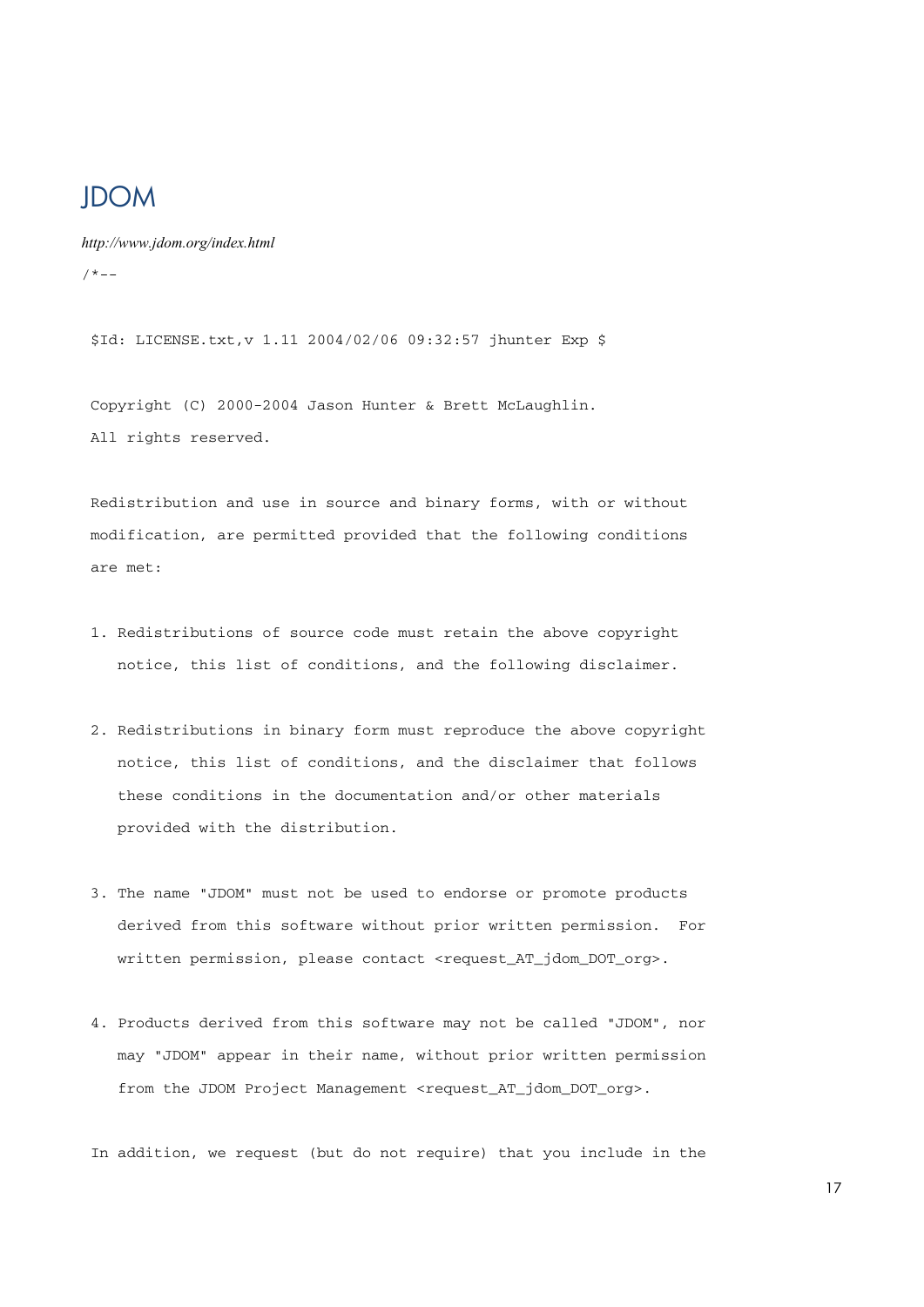end-user documentation provided with the redistribution and/or in the software itself an acknowledgement equivalent to the following:

"This product includes software developed by the

 JDOM Project (http://www.jdom.org/)." Alternatively, the acknowledgment may be graphical using the logos available at http://www.jdom.org/images/logos.

 THIS SOFTWARE IS PROVIDED ``AS IS'' AND ANY EXPRESSED OR IMPLIED WARRANTIES, INCLUDING, BUT NOT LIMITED TO, THE IMPLIED WARRANTIES OF MERCHANTABILITY AND FITNESS FOR A PARTICULAR PURPOSE ARE DISCLAIMED. IN NO EVENT SHALL THE JDOM AUTHORS OR THE PROJECT CONTRIBUTORS BE LIABLE FOR ANY DIRECT, INDIRECT, INCIDENTAL, SPECIAL, EXEMPLARY, OR CONSEQUENTIAL DAMAGES (INCLUDING, BUT NOT LIMITED TO, PROCUREMENT OF SUBSTITUTE GOODS OR SERVICES; LOSS OF USE, DATA, OR PROFITS; OR BUSINESS INTERRUPTION) HOWEVER CAUSED AND ON ANY THEORY OF LIABILITY, WHETHER IN CONTRACT, STRICT LIABILITY, OR TORT (INCLUDING NEGLIGENCE OR OTHERWISE) ARISING IN ANY WAY OUT OF THE USE OF THIS SOFTWARE, EVEN IF ADVISED OF THE POSSIBILITY OF SUCH DAMAGE.

 This software consists of voluntary contributions made by many individuals on behalf of the JDOM Project and was originally created by Jason Hunter <jhunter\_AT\_jdom\_DOT\_org> and Brett McLaughlin <brett\_AT\_jdom\_DOT\_org>. For more information on the JDOM Project, please see <http://www.jdom.org/>.

\*/

### jQuery

## *http://jquery.org/license*

Copyright (c) 2011 John Resig, http://jquery.com/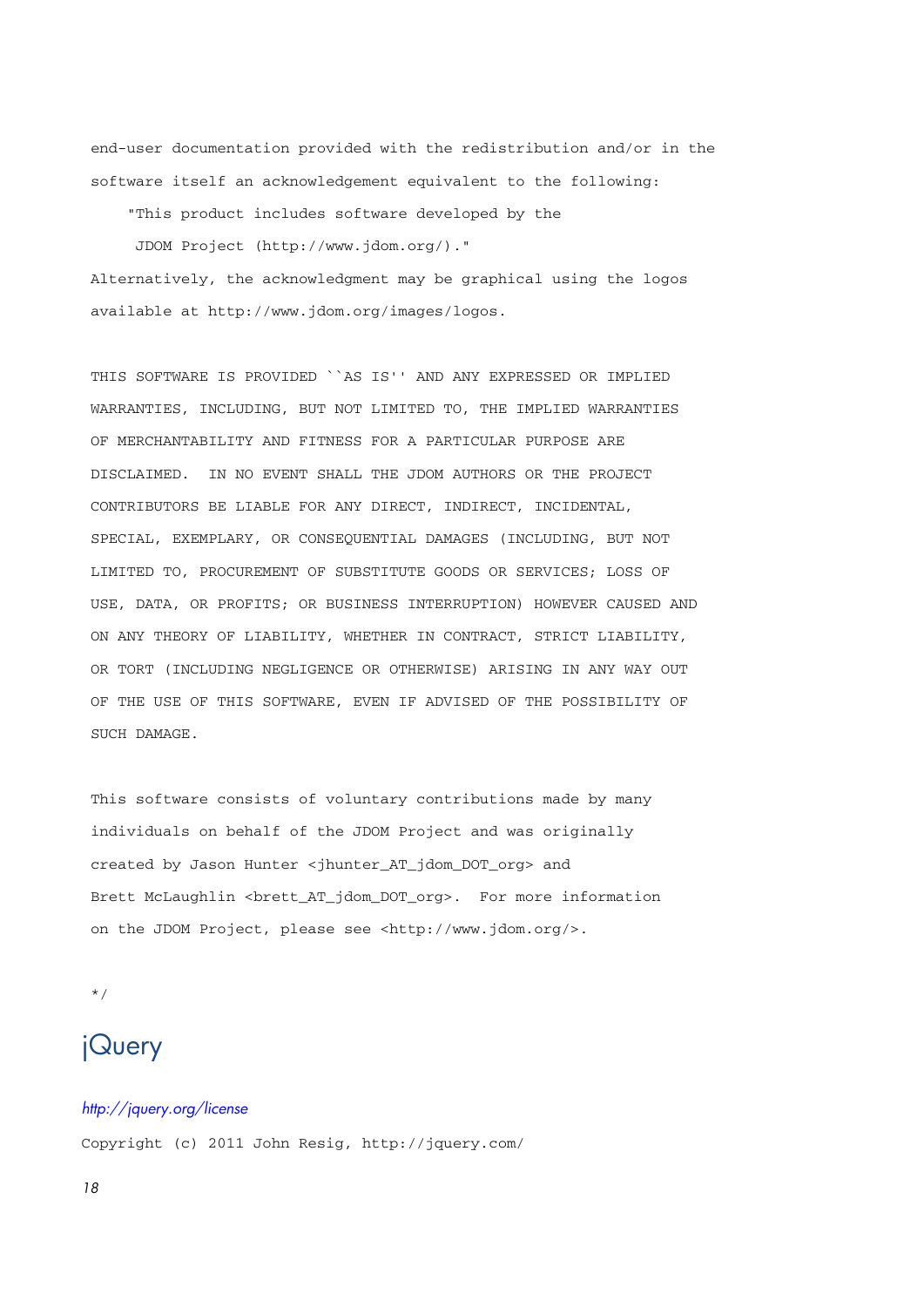Permission is hereby granted, free of charge, to any person obtaining a copy of this software and associated documentation files (the "Software"), to deal in the Software without restriction, including without limitation the rights to use, copy, modify, merge, publish, distribute, sublicense, and/or sell copies of the Software, and to permit persons to whom the Software is furnished to do so, subject to the following conditions:

The above copyright notice and this permission notice shall be included in all copies or substantial portions of the Software.

THE SOFTWARE IS PROVIDED "AS IS", WITHOUT WARRANTY OF ANY KIND, EXPRESS OR IMPLIED, INCLUDING BUT NOT LIMITED TO THE WARRANTIES OF MERCHANTABILITY, FITNESS FOR A PARTICULAR PURPOSE AND NONINFRINGEMENT. IN NO EVENT SHALL THE AUTHORS OR COPYRIGHT HOLDERS BE LIABLE FOR ANY CLAIM, DAMAGES OR OTHER LIABILITY, WHETHER IN AN ACTION OF CONTRACT, TORT OR OTHERWISE, ARISING FROM, OUT OF OR IN CONNECTION WITH THE SOFTWARE OR THE USE OR OTHER DEALINGS IN THE SOFTWARE.

### **ISON**

*http://sourceforge.net/projects/cajun-jsonapi/ BSD License*

### kerberos

*http://web.mit.edu/kerberos/*

Copyright Notice and Legal Administrivia

----------------------------------------

Copyright (C) 1985-2004 by the Massachusetts Institute of Technology.

All rights reserved.

Export of this software from the United States of America may require a specific license from the United States Government. It is the responsibility of any person or organization contemplating export to obtain such a license before exporting.

WITHIN THAT CONSTRAINT, permission to use, copy, modify, and distribute this software and its documentation for any purpose and without fee is hereby granted, provided that the above copyright notice appear in all copies and that both that copyright notice and

this permission notice appear in supporting documentation, and that the name of M.I.T. not be used in advertising or publicity pertaining to distribution of the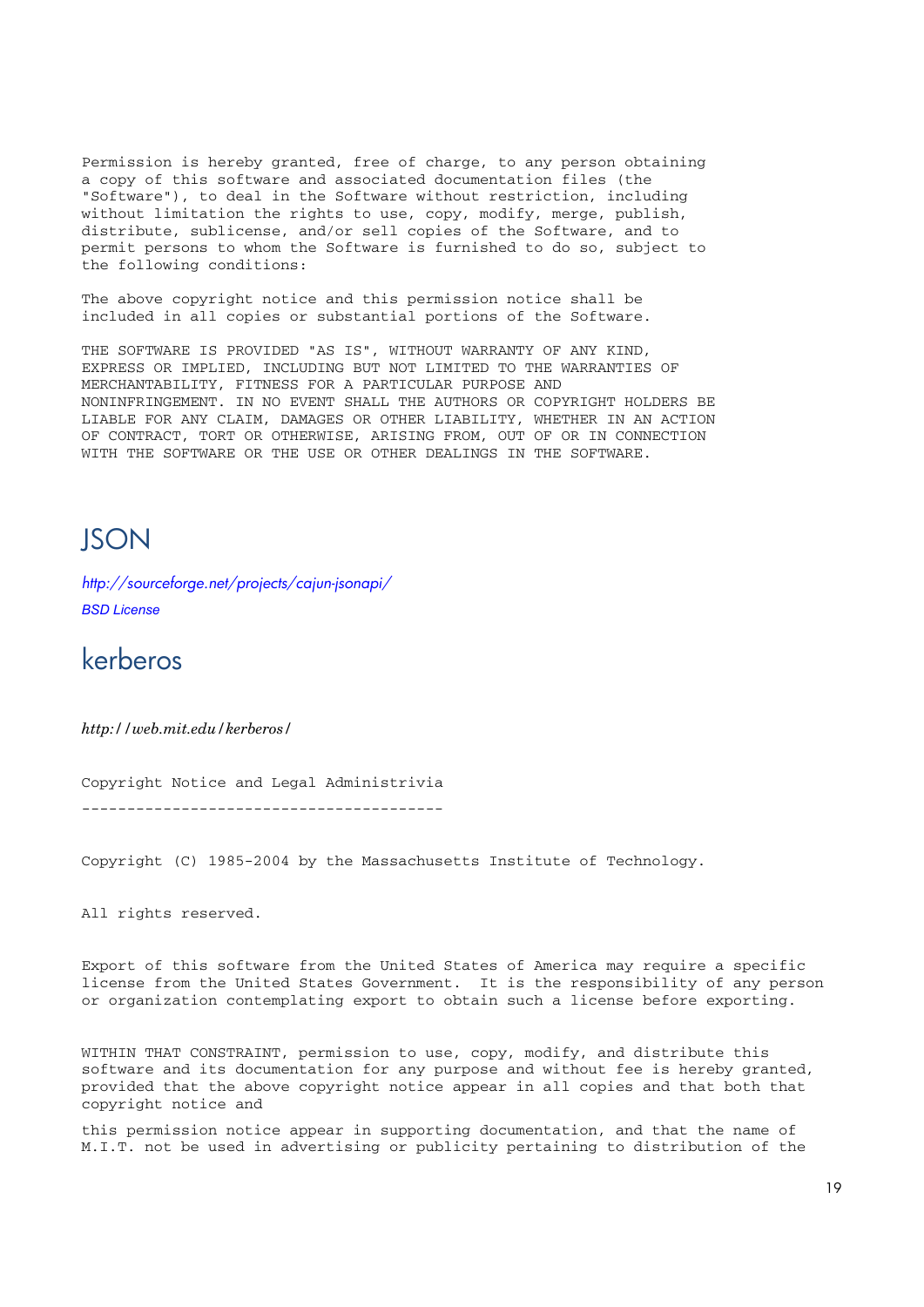software without specific, written prior permission. Furthermore if you modify this software you must label your software as modified software and not distribute it in such a fashion that it might be confused with the original MIT software. M.I.T. makes no representations about the suitability of this software for any purpose. It is provided "as is" without express or implied warranty.

THIS SOFTWARE IS PROVIDED ``AS IS'' AND WITHOUT ANY EXPRESS OR IMPLIED WARRANTIES, INCLUDING, WITHOUT LIMITATION, THE IMPLIED WARRANTIES OF MERCHANTIBILITY AND FITNESS FOR A PARTICULAR PURPOSE.

Individual source code files are copyright MIT, Cygnus Support, OpenVision, Oracle, Sun Soft, FundsXpress, and others.

Project Athena, Athena, Athena MUSE, Discuss, Hesiod, Kerberos, Moira, and Zephyr are trademarks of the Massachusetts Institute of Technology (MIT). No commercial use of these trademarks may be made without prior written permission of MIT.

"Commercial use" means use of a name in a product or other for-profit manner. It does NOT prevent a commercial firm from referring to the MIT trademarks in order to convey information (although in doing so, recognition of their trademark status should be given).

----

The following copyright and permission notice applies to the OpenVision Kerberos Administration system located in kadmin/create, kadmin/dbutil, kadmin/passwd, kadmin/server, lib/kadm5, and portions of lib/rpc:

Copyright, OpenVision Technologies, Inc., 1996, All Rights Reserved

WARNING: Retrieving the OpenVision Kerberos Administration system source code, as described below, indicates your acceptance of the following terms. If you do not agree to the following terms, do not retrieve the OpenVision Kerberos administration system.

You may freely use and distribute the Source Code and Object Code compiled from it, with or without modification, but this Source Code is provided to you "AS IS" EXCLUSIVE OF ANY WARRANTY, INCLUDING, WITHOUT LIMITATION, ANY WARRANTIES OF MERCHANTABILITY OR FITNESS FOR A PARTICULAR PURPOSE, OR ANY OTHER WARRANTY, WHETHER EXPRESS OR IMPLIED. IN NO EVENT WILL OPENVISION HAVE ANY LIABILITY FOR ANY LOST PROFITS, LOSS OF DATA OR COSTS OF PROCUREMENT OF SUBSTITUTE GOODS OR SERVICES, OR FOR ANY SPECIAL, INDIRECT, OR CONSEQUENTIAL DAMAGES ARISING OUT OF THIS AGREEMENT, INCLUDING, WITHOUT LIMITATION, THOSE RESULTING FROM THE USE OF THE SOURCE CODE, OR THE FAILURE OF THE SOURCE CODE TO PERFORM, OR FOR ANY OTHER REASON.

OpenVision retains all copyrights in the donated Source Code. OpenVision also retains copyright to derivative works of the Source Code, whether created by OpenVision or by a third party. The OpenVision copyright notice must be preserved if derivative works are made based on the donated Source Code.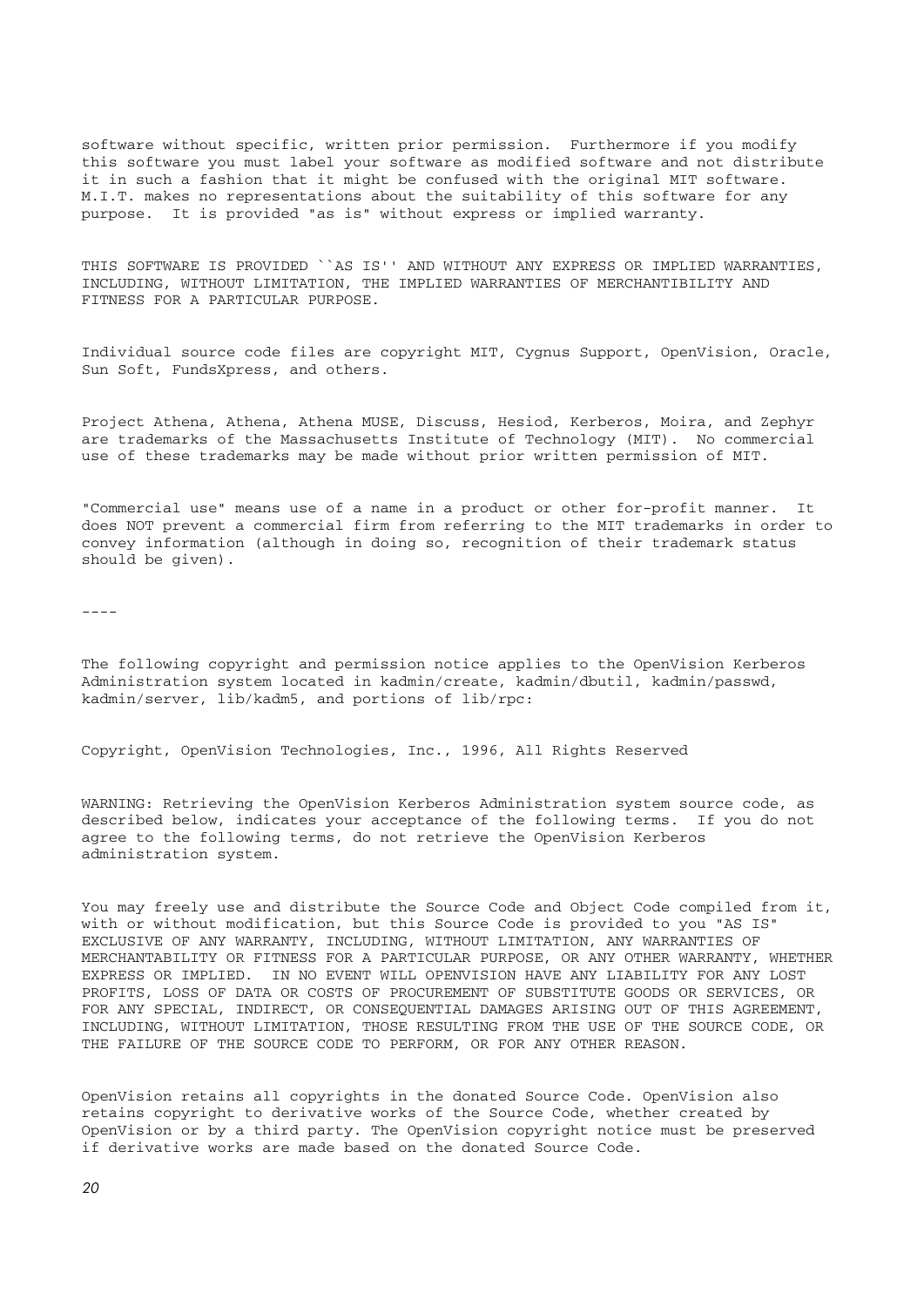OpenVision Technologies, Inc. has donated this Kerberos Administration system to MIT for inclusion in the standard Kerberos 5 distribution. This donation underscores our commitment to continuing Kerberos technology development and our gratitude for the valuable work which has been performed by MIT and the Kerberos community.

----

Portions contributed by Matt Crawford <crawdad@fnal.gov> were work performed at Fermi National Accelerator Laboratory, which is operated by Universities Research Association, Inc., under contract DE-AC02-76CHO3000 with the U.S. Department of Energy.

---- The implementation of the Yarrow pseudo-random number generator in src/lib/crypto/yarrow has the following copyright:

Copyright 2000 by Zero-Knowledge Systems, Inc.

Permission to use, copy, modify, distribute, and sell this software and its documentation for any purpose is hereby granted without fee, provided that the above copyright notice appear in all copies and that both that copyright notice and this permission notice appear in supporting documentation, and that the name of Zero-Knowledge Systems, Inc. not be used in advertising or publicity pertaining to distribution of the software without specific, written prior permission. Zero-Knowledge Systems, Inc. makes no representations about the suitability of this software for any purpose. It is provided "as is" without express or implied warranty.

ZERO-KNOWLEDGE SYSTEMS, INC. DISCLAIMS ALL WARRANTIES WITH REGARD TO THIS SOFTWARE, INCLUDING ALL IMPLIED WARRANTIES OF MERCHANTABILITY AND FITNESS, IN NO EVENT SHALL ZERO-KNOWLEDGE SYSTEMS, INC. BE LIABLE FOR ANY SPECIAL, INDIRECT OR CONSEQUENTIAL DAMAGES OR ANY DAMAGES WHATSOEVER RESULTING FROM LOSS OF USE, DATA OR PROFITS, WHETHER IN AN

ACTION OF CONTRACT, NEGLIGENCE OR OTHER TORTUOUS ACTION, ARISING OUT OF OR IN CONNECTION WITH THE USE OR PERFORMANCE OF THIS SOFTWARE.

---- The implementation of the AES encryption algorithm in src/lib/crypto/aes has the following copyright:

Copyright (c) 2001, Dr Brian Gladman <brg@gladman.uk.net>, Worcester, UK. All rights reserved.

LICENSE TERMS

The free distribution and use of this software in both source and binary form is allowed (with or without changes) provided that: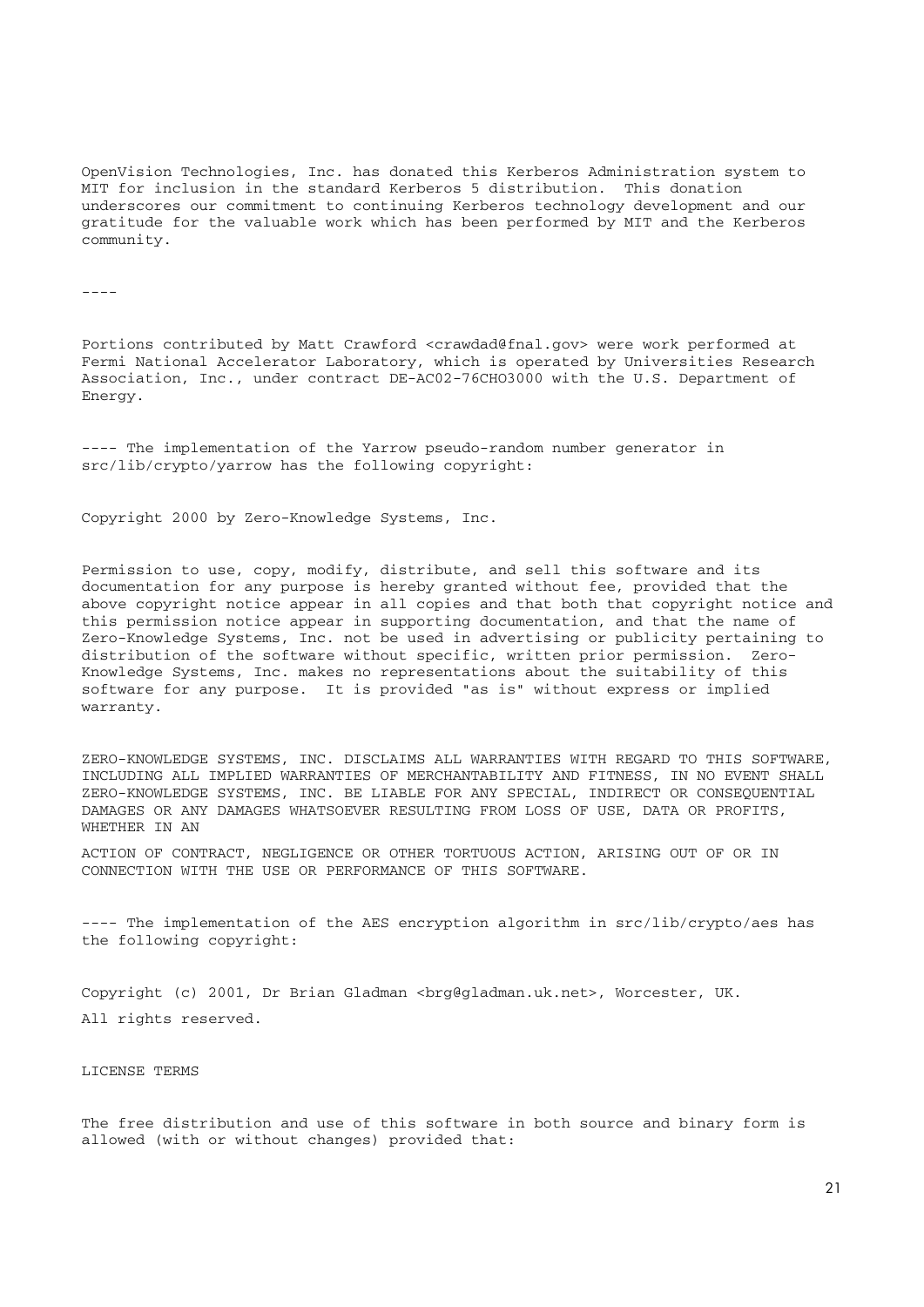1. distributions of this source code include the above copyright notice, this list of conditions and the following disclaimer;

2. distributions in binary form include the above copyright notice, this list of conditions and the following disclaimer in the documentation and/or other associated materials;

3. the copyright holder's name is not used to endorse products built using this software without specific written permission.

#### DISCLAIMER

This software is provided 'as is' with no explcit or implied warranties in respect of any properties, including, but not limited to, correctness and fitness for purpose.

#### Acknowledgements

----------------

Appreciation Time!!!! There are far too many people to try to thank them all; many people have contributed to the development of Kerberos V5. This is only a partial listing....

Thanks to Paul Vixie and the Internet Software Consortium for funding the work of Barry Jaspan. This funding was invaluable for the OV administration server integration, as well as the 1.0 release preparation process.

Thanks to John Linn, Scott Foote, and all of the folks at OpenVision Technologies, Inc., who donated their administration server for use in the MIT release of Kerberos.

Thanks to Jeff Bigler, Mark Eichin, Marc Horowitz, Nancy Gilman, Ken Raeburn, and all of the folks at Cygnus Support, who provided innumerable bug fixes and portability enhancements to the Kerberos V5 tree. Thanks especially to Jeff Bigler, for the new user and system administrator's documentation.

Thanks to Doug Engert from ANL for providing many bug fixes, as well as testing to ensure DCE interoperability.

Thanks to Ken Hornstein at NRL for providing many bug fixes and suggestions, and for working on SAM preauthentication.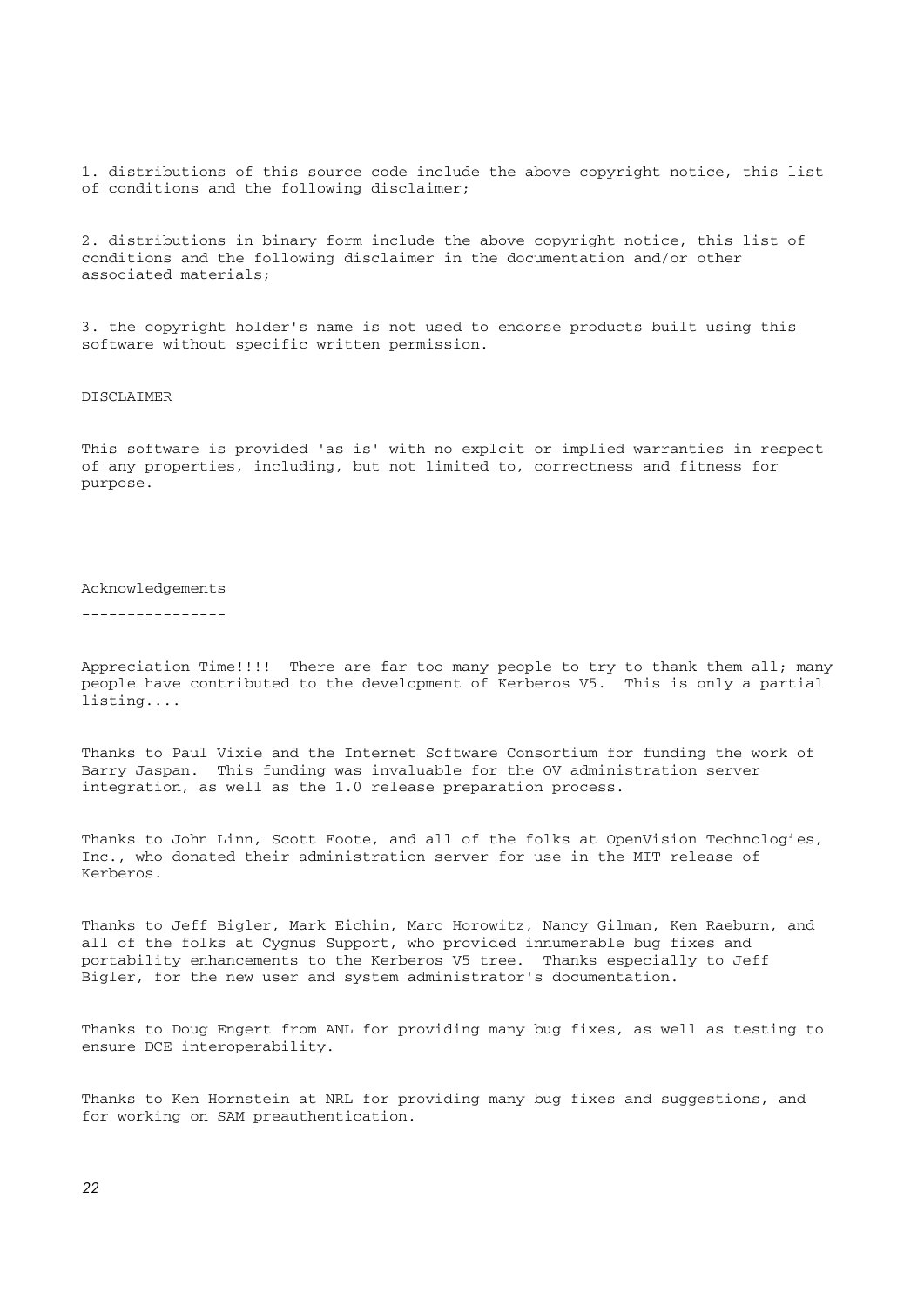Thanks to Matt Crawford at FNAL for bugfixes and enhancements.

Thanks to Sean Mullan and Bill Sommerfeld from Hewlett Packard for their many suggestions and bug fixes.

Thanks to Nalin Dahyabhai of RedHat and Chris Evans for locating and providing patches for numerous buffer overruns.

Thanks to Christopher Thompson and Marcus Watts for discovering the ftpd security bug.

Thanks to Paul Nelson of Thursby Software Systems for implementing the Microsoft set password protocol.

Thanks to the members of the Kerberos V5 development team at MIT, both past and present: Danilo Almeida, Jeffrey Altman, Jay Berkenbilt, Richard Basch, Mitch Berger, John Carr, Don Davis, Alexandra Ellwood, Nancy Gilman, Matt Hancher, Sam Hartman, Paul Hill, Marc Horowitz, Eva Jacobus, Miroslav Jurisic, Barry Jaspan, Geoffrey King, John Kohl, Peter Litwack, Scott McGuire, Kevin Mitchell, Cliff Neuman, Paul Park, Ezra Peisach, Chris Provenzano, Ken Raeburn, Jon Rochlis, Jeff Schiller, Jen Selby, Brad Thompson, Harry Tsai, Ted Ts'o, Marshall Vale, Tom Yu.

### **ICC**

*http://sites.google.com/site/lccretargetablecompiler/*

The authors of this software are Christopher W. Fraser and David R. Hanson.

Copyright (c) 1991,1992,1993,1994,1995 by AT&T, Christopher W. Fraser, and David R. Hanson. All Rights Reserved.

Permission to use, copy, modify, and distribute this software for any purpose, subject to the provisions described below, without fee is hereby granted, provided that this entire notice is included in all copies of any software that is or includes a copy or modification of this software and in all copies of the supporting documentation for such software.

THIS SOFTWARE IS BEING PROVIDED "AS IS", WITHOUT ANY EXPRESS OR IMPLIED WARRANTY. IN PARTICULAR, NEITHER THE AUTHORS NOR AT&T MAKE ANY REPRESENTATION OR WARRANTY OF ANY KIND CONCERNING THE MERCHANTABILITY OF THIS SOFTWARE OR ITS FITNESS FOR ANY PARTICULAR PURPOSE.

lcc is not public-domain software, shareware, and it is not protected by a `copyleft' agreement, like the code from the Free Software Foundation.

lcc is available free for your personal research and instructional use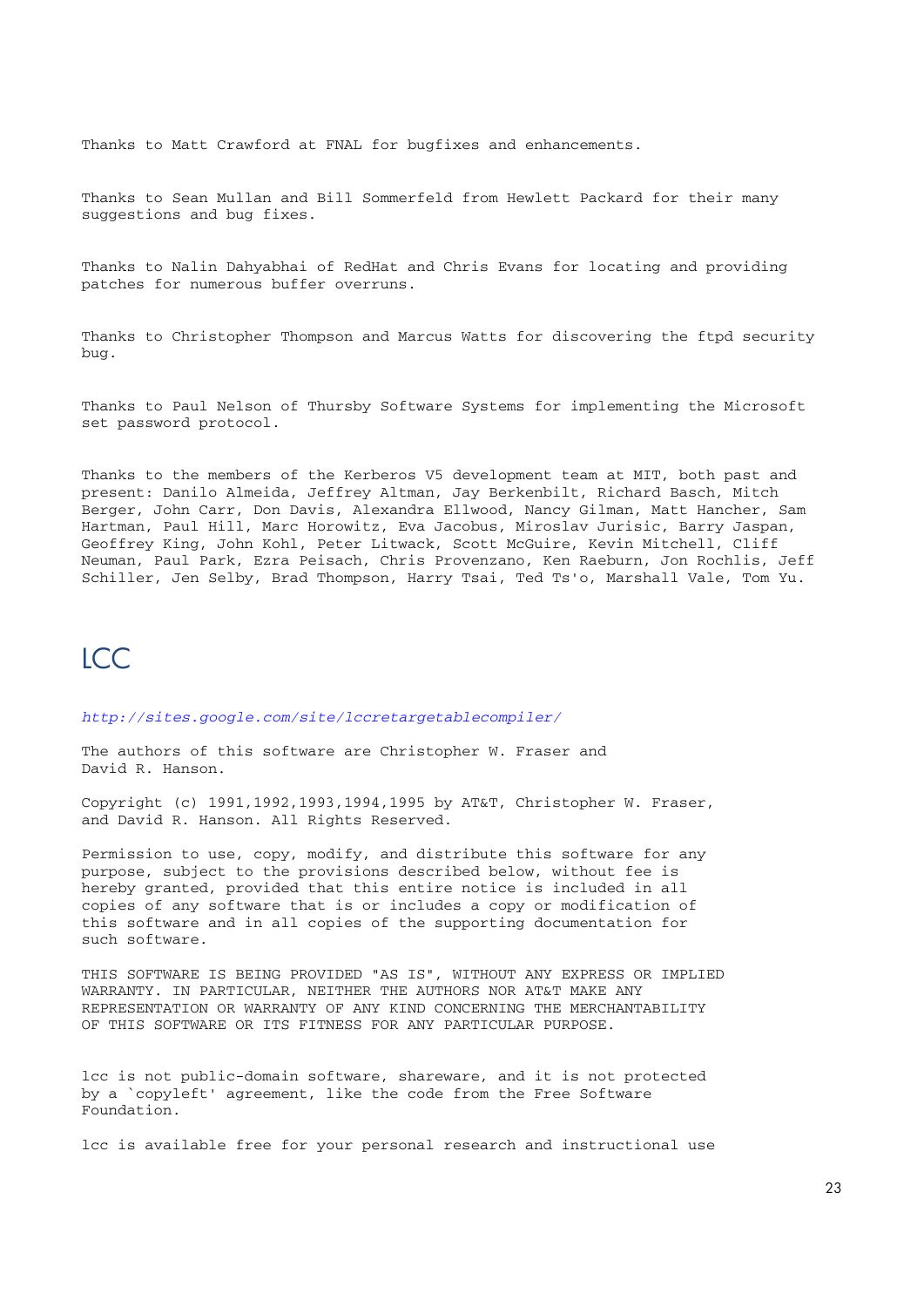under the `fair use' provisions of the copyright law. You may, however, redistribute lcc in whole or in part provided you acknowledge its source and include this CPYRIGHT file. You may, for example, include the distribution in a CDROM of free software, provided you charge only for the media, or mirror the distribution files at your site.

You may not sell lcc or any product derived from it in which it is a significant part of the value of the product. Using the lcc front end to build a C syntax checker is an example of this kind of product.

You may use parts of lcc in products as long as you charge for only those components that are entirely your own and you acknowledge the use of lcc clearly in all product documentation and distribution media. You must state clearly that your product uses or is based on parts of lcc and that lcc is available free of charge. You must also request that bug reports on your product be reported to you. Using the lcc front end to build a C compiler for the Motorola 88000 chip and charging for and distributing only the 88000 code generator is an example of this kind of product.

Using parts of lcc in other products is more problematic. For example, using parts of lcc in a C++ compiler could save substantial time and effort and therefore contribute significantly to the profitability of the product. This kind of use, or any use where others stand to make a profit from what is primarily our work, requires a license agreement with Addison-Wesley. Per-copy and unlimited use licenses are available; for more information, contact

 J. Carter Shanklin Addison Wesley Longman, Inc. 2725 Sand Hill Rd. Menlo Park, CA 94025 415/854-0300 x2478 FAX: 415/614-2930 jcs@aw.com ----- Chris Fraser / cwfraser@microsoft.com David Hanson / drh@cs.princeton.edu \$Revision\$ \$Date\$

### Megginson SAX

*http://www.megginson.com/ http://www.saxproject.org/copying.html*

Copyright © 1998–2011

### Mongoose

Copyright (c) 2004-2010 Sergey Lyubka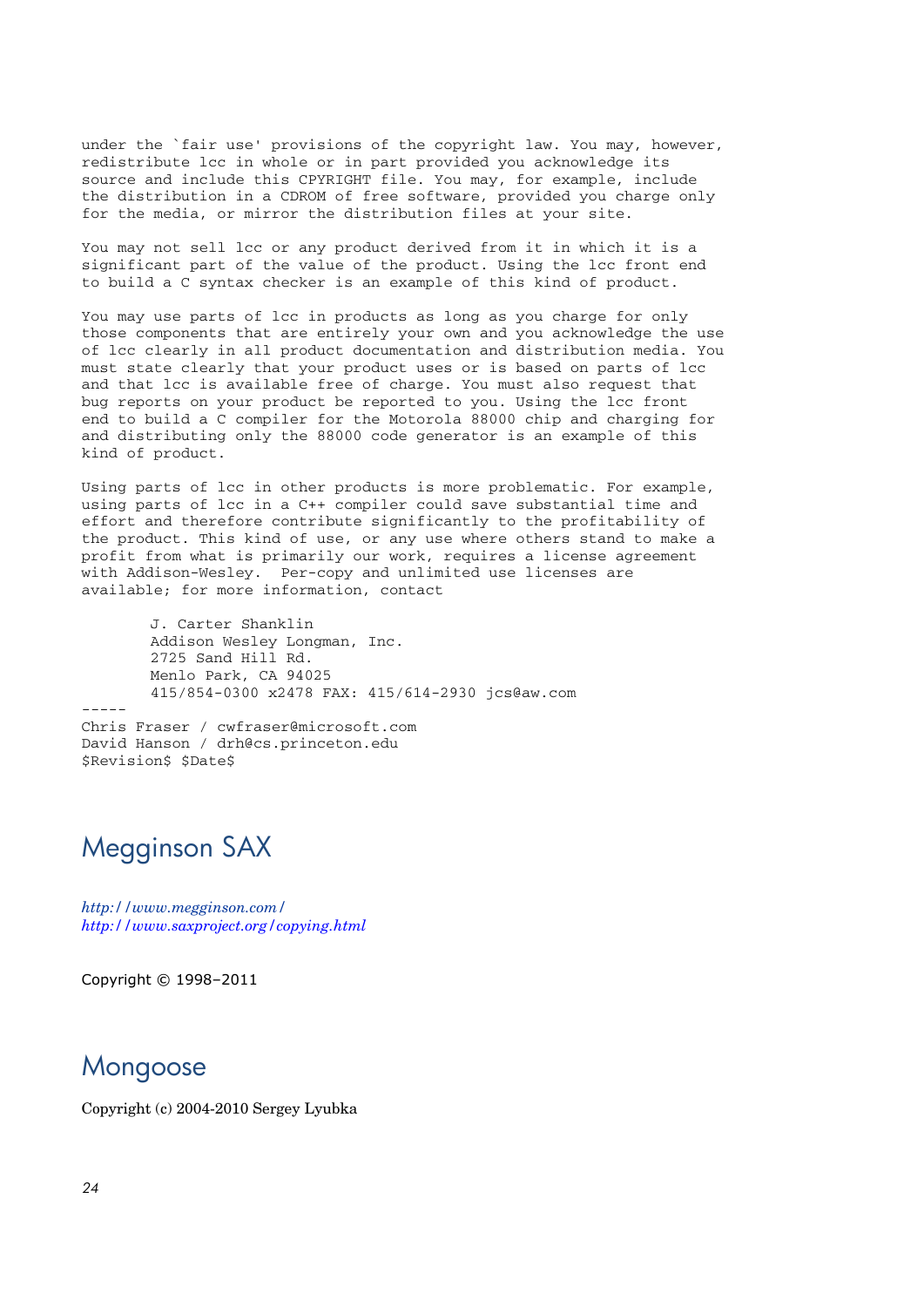Permission is hereby granted, free of charge, to any person obtaining a copy of this software and associated documentation files (the "Software"), to deal in the Software without restriction, including without limitation the rights to use, copy, modify, merge, publish, distribute, sublicense, and/or sell copies of the Software, and to permit persons to whom the Software is furnished to do so, subject to the following conditions:

The above copyright notice and this permission notice shall be included in all copies or substantial portions of the Software.

THE SOFTWARE IS PROVIDED "AS IS", WITHOUT WARRANTY OF ANY KIND, EXPRESS OR IMPLIED, INCLUDING BUT NOT LIMITED TO THE WARRANTIES OF MERCHANTABILITY, FITNESS FOR A PARTICULAR PURPOSE AND NONINFRINGEMENT. IN NO EVENT SHALL THE AUTHORS OR COPYRIGHT HOLDERS BE LIABLE FOR ANY CLAIM, DAMAGES OR OTHER LIABILITY, WHETHER IN AN ACTION OF CONTRACT, TORT OR OTHERWISE, ARISING FROM, OUT OF OR IN CONNECTION WITH THE SOFTWARE OR THE USE OR OTHER DEALINGS IN THE SOFTWARE.

### Mozilla Directory SDK (Netscape LDAP), Mozilla Spider **Monkey**

*http://www.mozilla.org/MPL/MPL-1.1.txt*

## **OpenCV**

*http://opencv.willowgarage.com/wiki/Welcome*

OpenCV is released under a *BSD license*

## **OpenSSL**

#### *http://www.openssl.org/source/license.html*

Copyright (c) 1998-2008 The OpenSSL Project. All rights reserved.

- \* \* Redistribution and use in source and binary forms, with or without
- \* modification, are permitted provided that the following conditions \* are met:
- \*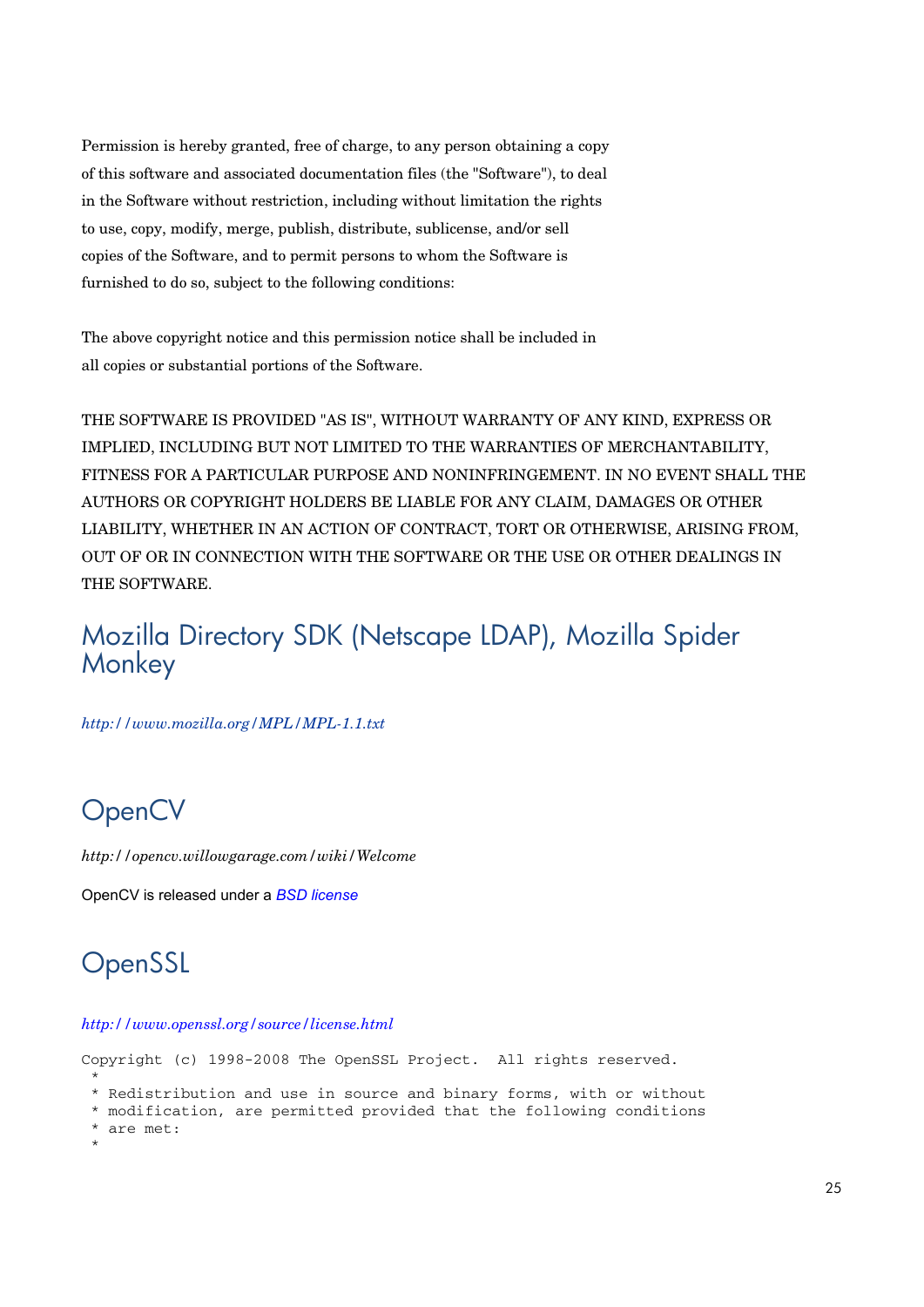\* 1. Redistributions of source code must retain the above copyright notice, this list of conditions and the following disclaimer. \* \* 2. Redistributions in binary form must reproduce the above copyright notice, this list of conditions and the following disclaimer in the documentation and/or other materials provided with the distribution. \* \* 3. All advertising materials mentioning features or use of this software must display the following acknowledgment: \* "This product includes software developed by the OpenSSL Project for use in the OpenSSL Toolkit. (http://www.openssl.org/)" \* \* 4. The names "OpenSSL Toolkit" and "OpenSSL Project" must not be used to endorse or promote products derived from this software without prior written permission. For written permission, please contact openssl-core@openssl.org. \* \* 5. Products derived from this software may not be called "OpenSSL" \* nor may "OpenSSL" appear in their names without prior written permission of the OpenSSL Project. \* \* 6. Redistributions of any form whatsoever must retain the following acknowledgment: \* "This product includes software developed by the OpenSSL Project for use in the OpenSSL Toolkit (http://www.openssl.org/)" \* \* THIS SOFTWARE IS PROVIDED BY THE OpenSSL PROJECT ``AS IS'' AND ANY \* EXPRESSED OR IMPLIED WARRANTIES, INCLUDING, BUT NOT LIMITED TO, THE \* IMPLIED WARRANTIES OF MERCHANTABILITY AND FITNESS FOR A PARTICULAR \* PURPOSE ARE DISCLAIMED. IN NO EVENT SHALL THE OpenSSL PROJECT OR \* ITS CONTRIBUTORS BE LIABLE FOR ANY DIRECT, INDIRECT, INCIDENTAL, \* SPECIAL, EXEMPLARY, OR CONSEQUENTIAL DAMAGES (INCLUDING, BUT \* NOT LIMITED TO, PROCUREMENT OF SUBSTITUTE GOODS OR SERVICES; \* LOSS OF USE, DATA, OR PROFITS; OR BUSINESS INTERRUPTION) \* HOWEVER CAUSED AND ON ANY THEORY OF LIABILITY, WHETHER IN CONTRACT, \* STRICT LIABILITY, OR TORT (INCLUDING NEGLIGENCE OR OTHERWISE) \* ARISING IN ANY WAY OUT OF THE USE OF THIS SOFTWARE, EVEN IF ADVISED \* OF THE POSSIBILITY OF SUCH DAMAGE. \* ==================================================================== \* \* This product includes cryptographic software written by Eric Young \* (eay@cryptsoft.com). This product includes software written by Tim \* Hudson (tjh@cryptsoft.com). \* \*/ Original SSLeay License ----------------------- /\* Copyright (C) 1995-1998 Eric Young (eay@cryptsoft.com) \* All rights reserved. \* \* This package is an SSL implementation written \* by Eric Young (eay@cryptsoft.com). \* The implementation was written so as to conform with Netscapes SSL. \* \* This library is free for commercial and non-commercial use as long as \* the following conditions are aheared to. The following conditions \* apply to all code found in this distribution, be it the RC4, RSA,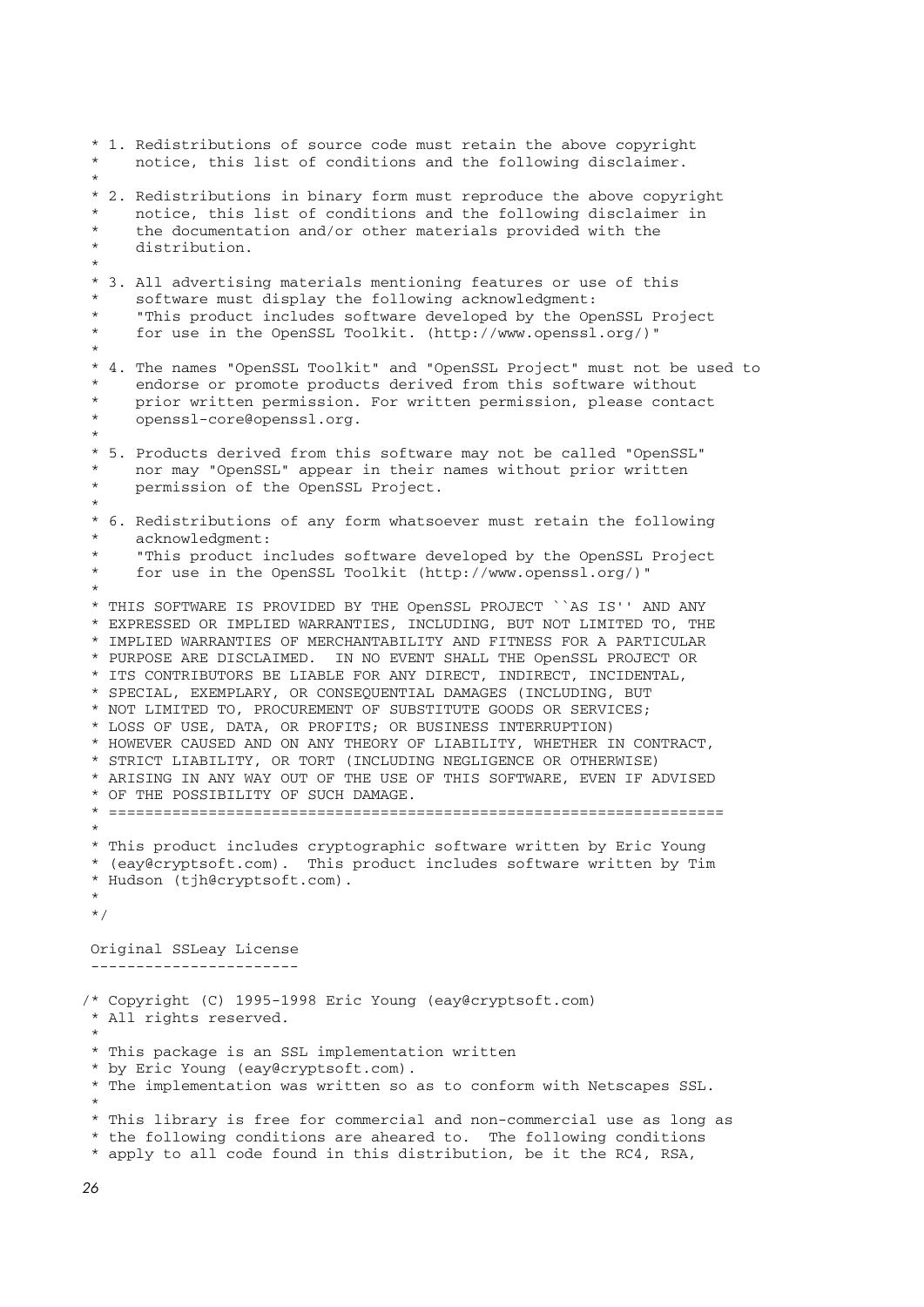\* lhash, DES, etc., code; not just the SSL code. The SSL documentation \* included with this distribution is covered by the same copyright terms \* except that the holder is Tim Hudson (tjh@cryptsoft.com). \* \* Copyright remains Eric Young's, and as such any Copyright notices in \* the code are not to be removed. \* If this package is used in a product, Eric Young should be given attribution \* as the author of the parts of the library used. \* This can be in the form of a textual message at program startup or \* in documentation (online or textual) provided with the package. \* \* Redistribution and use in source and binary forms, with or without \* modification, are permitted provided that the following conditions \* are met: \* 1. Redistributions of source code must retain the copyright notice, this list of conditions and the following disclaimer. \* 2. Redistributions in binary form must reproduce the above copyright notice, this list of conditions and the following disclaimer in the documentation and/or other materials provided with the distribution. \* 3. All advertising materials mentioning features or use of this software must display the following acknowledgement: \* "This product includes cryptographic software written by Eric Young (eay@cryptsoft.com)" The word 'cryptographic' can be left out if the rouines from the library being used are not cryptographic related  $:-)$ . 4. If you include any Windows specific code (or a derivative thereof) from the apps directory (application code) you must include an acknowledgement: \* "This product includes software written by Tim Hudson (tjh@cryptsoft.com)" \* \* THIS SOFTWARE IS PROVIDED BY ERIC YOUNG ``AS IS'' AND \* ANY EXPRESS OR IMPLIED WARRANTIES, INCLUDING, BUT NOT LIMITED TO, THE \* IMPLIED WARRANTIES OF MERCHANTABILITY AND FITNESS FOR A PARTICULAR PURPOSE \* ARE DISCLAIMED. IN NO EVENT SHALL THE AUTHOR OR CONTRIBUTORS BE LIABLE \* FOR ANY DIRECT, INDIRECT, INCIDENTAL, SPECIAL, EXEMPLARY, OR CONSEQUENTIAL \* DAMAGES (INCLUDING, BUT NOT LIMITED TO, PROCUREMENT OF SUBSTITUTE GOODS \* OR SERVICES; LOSS OF USE, DATA, OR PROFITS; OR BUSINESS INTERRUPTION) \* HOWEVER CAUSED AND ON ANY THEORY OF LIABILITY, WHETHER IN CONTRACT, STRICT \* LIABILITY, OR TORT (INCLUDING NEGLIGENCE OR OTHERWISE) ARISING IN ANY WAY \* OUT OF THE USE OF THIS SOFTWARE, EVEN IF ADVISED OF THE POSSIBILITY OF \* SUCH DAMAGE. \* \* The licence and distribution terms for any publically available version or \* derivative of this code cannot be changed. i.e. this code cannot simply be \* copied and put under another distribution licence \* [including the GNU Public Licence.]

\*/

### PNG

#### *http://www.libpng.org/pub/png/src/libpng-LICENSE.txt*

This copy of the libpng notices is provided for your convenience. In case of any discrepancy between this copy and the notices in the file png.h that is included in the libpng distribution, the latter shall prevail.

COPYRIGHT NOTICE, DISCLAIMER, and LICENSE: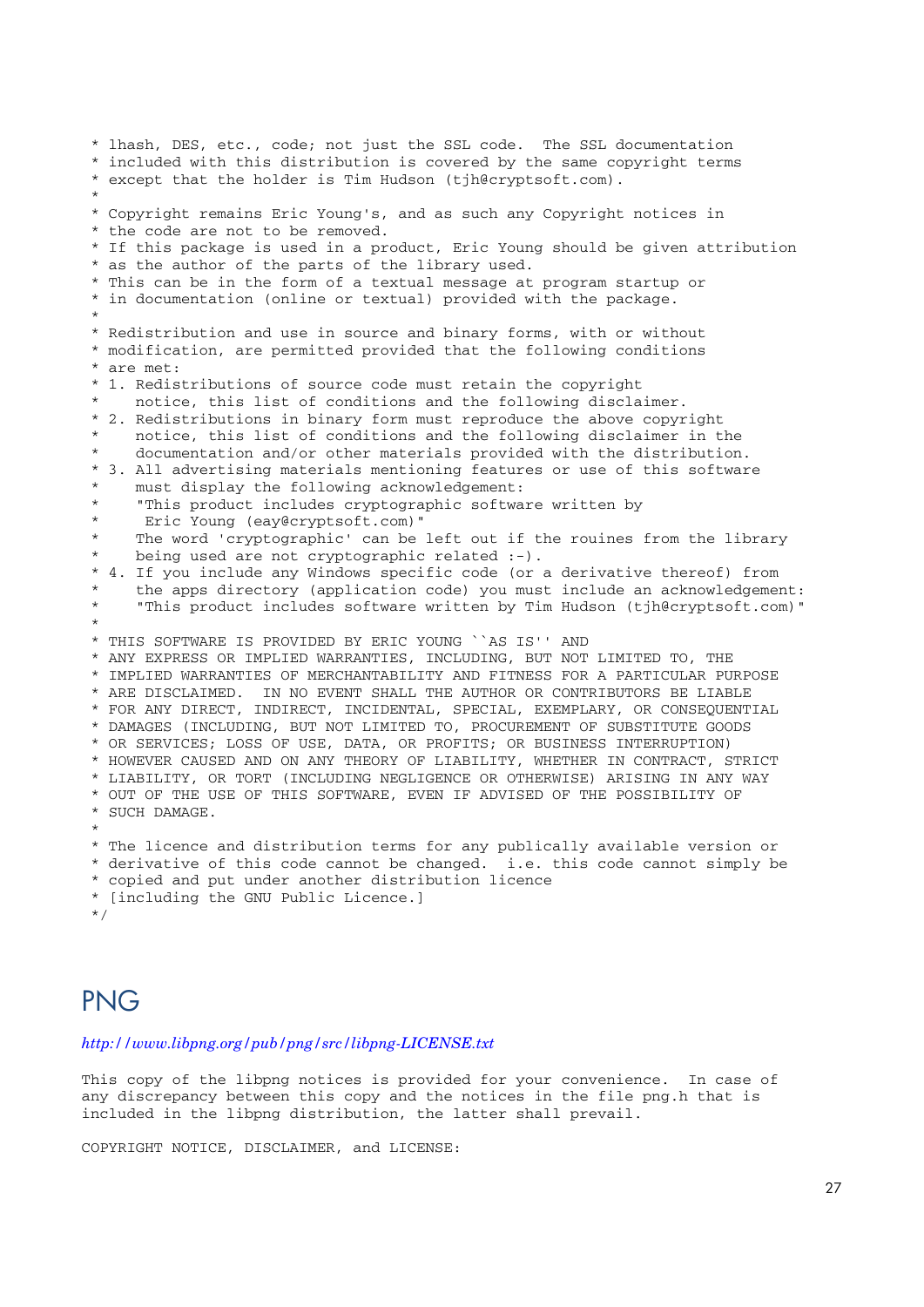If you modify libpng you may insert additional notices immediately following this sentence.

This code is released under the libpng license.

libpng versions 1.2.6, August 15, 2004, through 1.5.1, February 3, 2011, are Copyright (c) 2004, 2006-2011 Glenn Randers-Pehrson, and are distributed according to the same disclaimer and license as libpng-1.2.5 with the following individual added to the list of Contributing Authors

Cosmin Truta

libpng versions 1.0.7, July 1, 2000, through 1.2.5 - October 3, 2002, are Copyright (c) 2000-2002 Glenn Randers-Pehrson, and are distributed according to the same disclaimer and license as libpng-1.0.6 with the following individuals added to the list of Contributing Authors

 Simon-Pierre Cadieux Eric S. Raymond Gilles Vollant

and with the following additions to the disclaimer:

 There is no warranty against interference with your enjoyment of the library or against infringement. There is no warranty that our efforts or the library will fulfill any of your particular purposes or needs. This library is provided with all faults, and the entire risk of satisfactory quality, performance, accuracy, and effort is with the user.

libpng versions 0.97, January 1998, through 1.0.6, March 20, 2000, are Copyright (c) 1998, 1999 Glenn Randers-Pehrson, and are distributed according to the same disclaimer and license as libpng-0.96, with the following individuals added to the list of Contributing Authors:

 Tom Lane Glenn Randers-Pehrson Willem van Schaik

libpng versions 0.89, June 1996, through 0.96, May 1997, are Copyright (c) 1996, 1997 Andreas Dilger Distributed according to the same disclaimer and license as libpng-0.88, with the following individuals added to the list of Contributing Authors:

 John Bowler Kevin Bracey Sam Bushell Magnus Holmgren Greg Roelofs Tom Tanner

libpng versions 0.5, May 1995, through 0.88, January 1996, are Copyright (c) 1995, 1996 Guy Eric Schalnat, Group 42, Inc.

For the purposes of this copyright and license, "Contributing Authors" is defined as the following set of individuals:

 Andreas Dilger Dave Martindale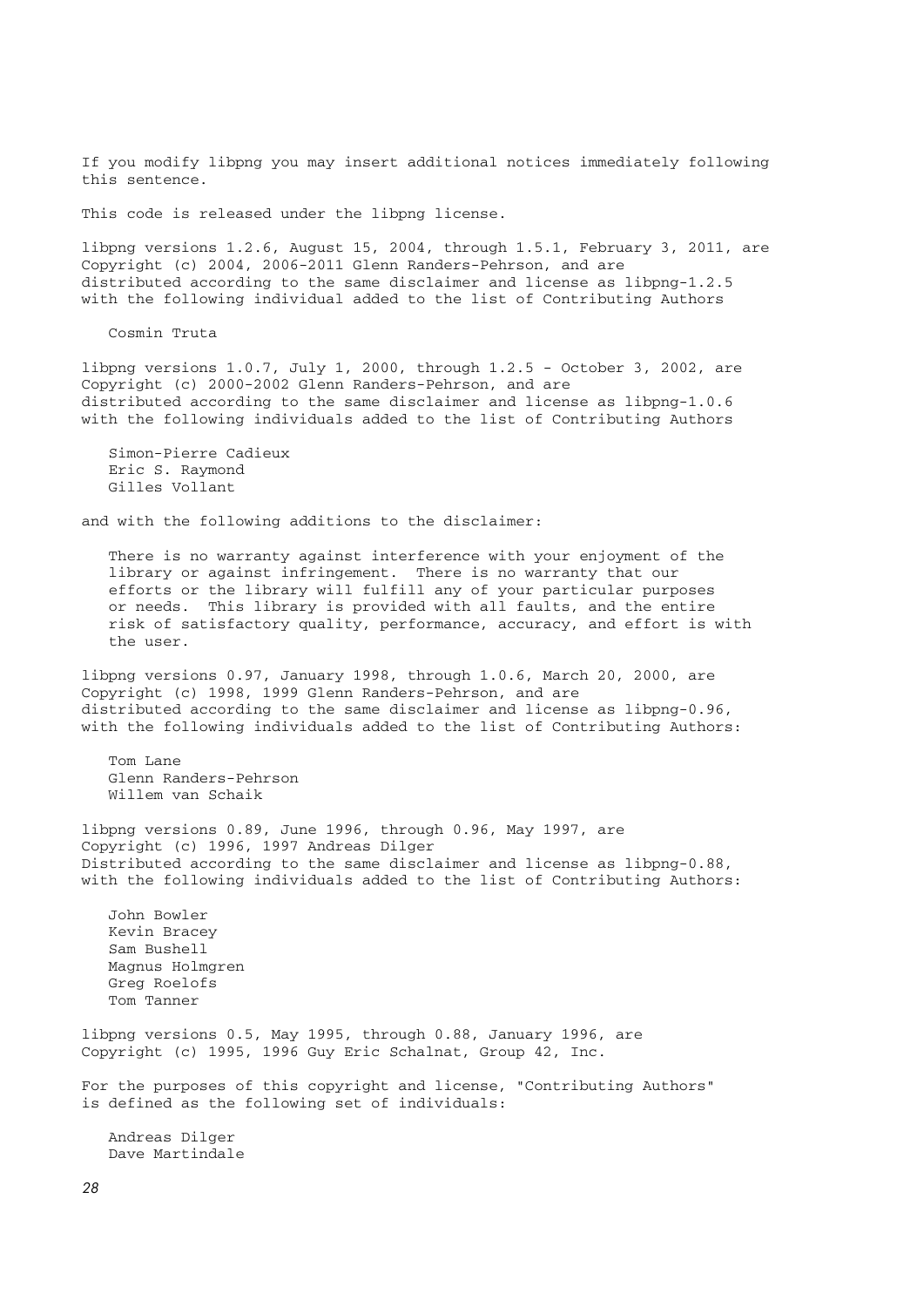Guy Eric Schalnat Paul Schmidt Tim Wegner

The PNG Reference Library is supplied "AS IS". The Contributing Authors and Group 42, Inc. disclaim all warranties, expressed or implied, including, without limitation, the warranties of merchantability and of fitness for any purpose. The Contributing Authors and Group 42, Inc. assume no liability for direct, indirect, incidental, special, exemplary, or consequential damages, which may result from the use of the PNG Reference Library, even if advised of the possibility of such damage.

Permission is hereby granted to use, copy, modify, and distribute this source code, or portions hereof, for any purpose, without fee, subject to the following restrictions:

- 1. The origin of this source code must not be misrepresented.
- 2. Altered versions must be plainly marked as such and must not be misrepresented as being the original source.
- 3. This Copyright notice may not be removed or altered from any source or altered source distribution.

The Contributing Authors and Group 42, Inc. specifically permit, without fee, and encourage the use of this source code as a component to supporting the PNG file format in commercial products. If you use this source code in a product, acknowledgment is not required but would be appreciated.

A "png get copyright" function is available, for convenient use in "about" boxes and the like:

printf("%s",png\_get\_copyright(NULL));

Also, the PNG logo (in PNG format, of course) is supplied in the files "pngbar.png" and "pngbar.jpg (88x31) and "pngnow.png" (98x31).

Libpng is OSI Certified Open Source Software. OSI Certified Open Source is a certification mark of the Open Source Initiative.

Glenn Randers-Pehrson glennrp at users.sourceforge.net February 3, 2011

### POCO (Portable Components)

#### *http://pocoproject.org/license.html*

The POCO C++ Libraries are open source software, licensed under the Boost Software License 1.0. A very liberal license that encourages both commercial and noncommercial use.

#### **The Boost Software License 1.0**

Permission is hereby granted, free of charge, to any person or organization obtaining a copy of the software and accompanying documentation covered by this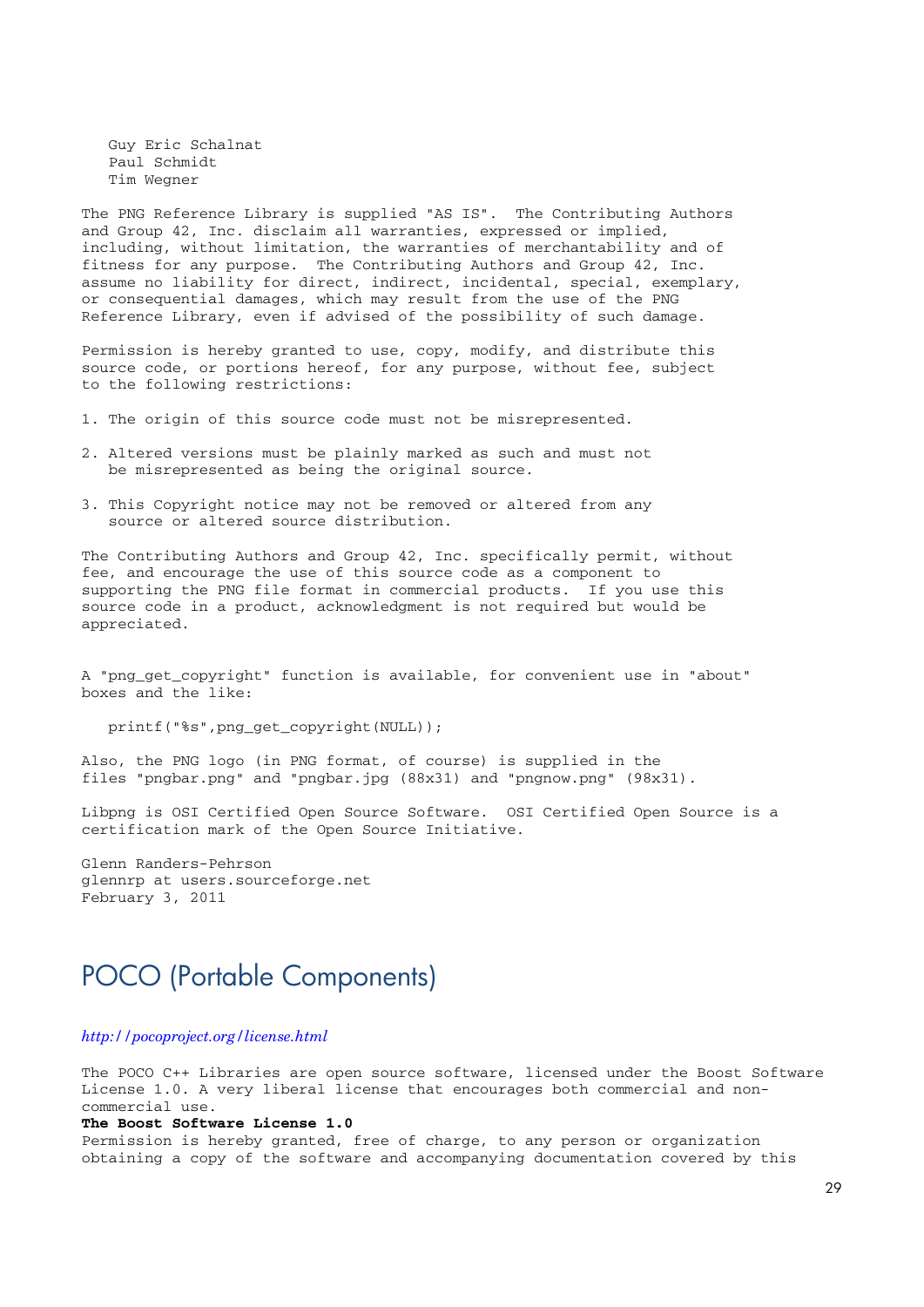license (the "Software") to use, reproduce, display, distribute, execute, and transmit the Software, and to prepare derivative works of the Software, and to permit third-parties to whom the Software is furnished to do so, all subject to the following:

The copyright notices in the Software and this entire statement, including the above license grant, this restriction and the following disclaimer, must be included in all copies of the Software, in whole or in part, and all derivative works of the Software, unless such copies or derivative works are solely in the form of machine-executable object code generated by a source language processor.

THE SOFTWARE IS PROVIDED "AS IS", WITHOUT WARRANTY OF ANY KIND, EXPRESS OR IMPLIED, INCLUDING BUT NOT LIMITED TO THE WARRANTIES OF MERCHANTABILITY, FITNESS FOR A PARTICULAR PURPOSE, TITLE AND NON-INFRINGEMENT. IN NO EVENT SHALL THE COPYRIGHT HOLDERS OR ANYONE DISTRIBUTING THE SOFTWARE BE LIABLE FOR ANY DAMAGES OR OTHER LIABILITY, WHETHER IN CONTRACT, TORT OR OTHERWISE, ARISING FROM, OUT OF OR IN CONNECTION WITH THE SOFTWARE OR THE USE OR OTHER DEALINGS IN THE SOFTWARE.

### PuTTY

*http://www.chiark.greenend.org.uk/~sgtatham/putty/licence.html*

*PuTTY is copyright 1997-2011 Simon Tatham.*

*Portions copyright Robert de Bath, Joris van Rantwijk, Delian Delchev, Andreas Schultz, Jeroen Massar, Wez Furlong, Nicolas Barry, Justin Bradford, Ben Harris, Malcolm Smith, Ahmad Khalifa, Markus Kuhn, Colin Watson, and CORE SDI S.A.*

*Permission is hereby granted, free of charge, to any person obtaining a copy of this software and associated documentation files (the "Software"), to deal in the Software without restriction, including without limitation the rights to use, copy, modify, merge, publish, distribute, sublicense, and/or sell copies of the Software, and to permit persons to whom the Software is furnished to do so, subject to the following conditions:*

*The above copyright notice and this permission notice shall be included in all copies or substantial portions of the Software.*

*THE SOFTWARE IS PROVIDED "AS IS", WITHOUT WARRANTY OF ANY KIND, EXPRESS OR IMPLIED, INCLUDING BUT NOT LIMITED TO THE WARRANTIES OF MERCHANTABILITY, FITNESS FOR A PARTICULAR PURPOSE AND NONINFRINGEMENT. IN NO EVENT SHALL SIMON TATHAM BE LIABLE FOR ANY CLAIM, DAMAGES OR OTHER LIABILITY, WHETHER IN AN ACTION OF CONTRACT, TORT OR OTHERWISE, ARISING FROM, OUT OF OR IN CONNECTION WITH THE SOFTWARE OR THE USE OR OTHER DEALINGS IN THE SOFTWARE.*

### QT

*http://qt.nokia.com/products/licensing* License type: GPL

### regex

*http://www.arglist.com/regex/COPYRIGHT*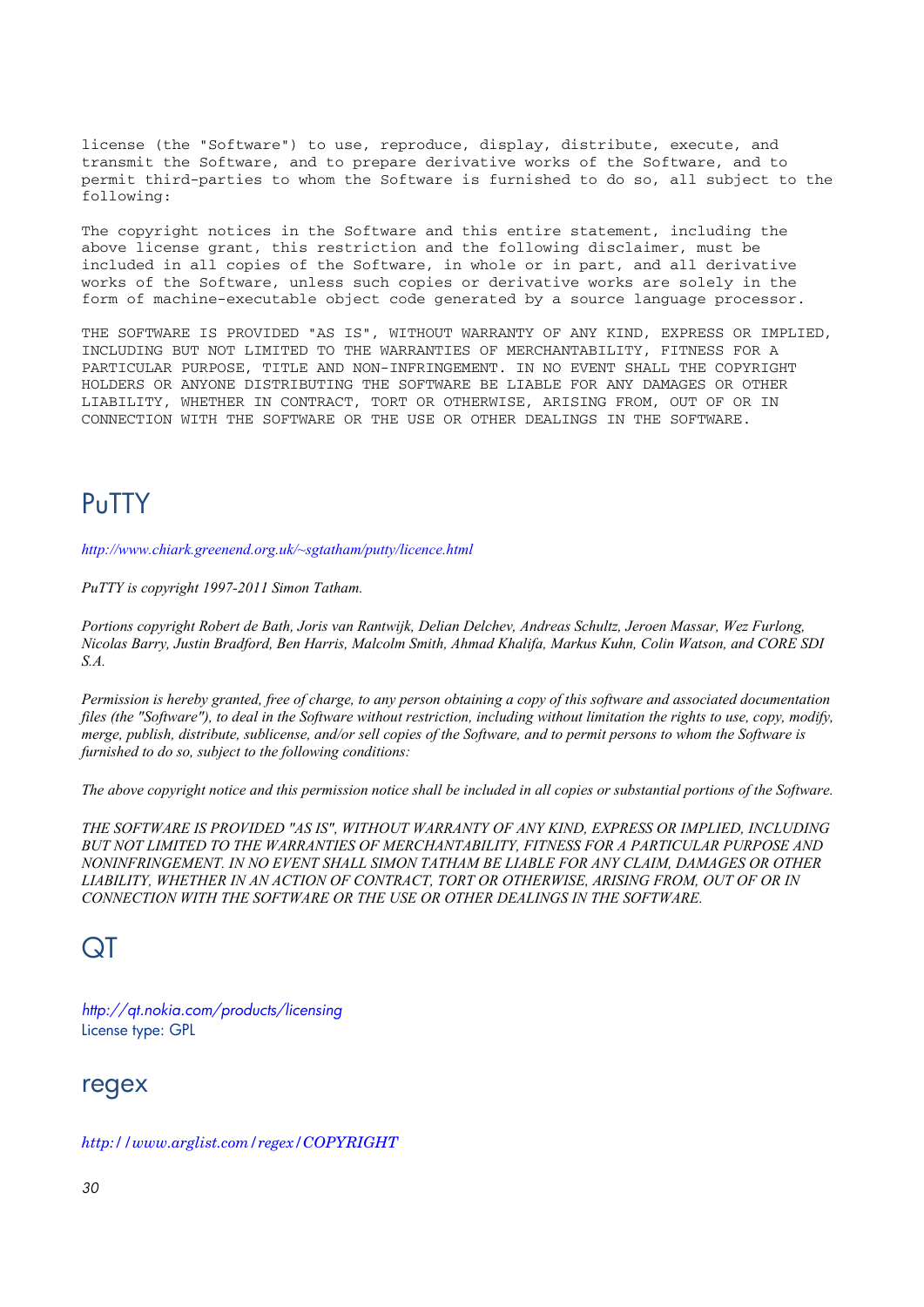Copyright 1992, 1993, 1994, 1997 Henry Spencer. All rights reserved. This software is not subject to any license of the American Telephone and Telegraph Company or of the Regents of the University of California.

Permission is granted to anyone to use this software for any purpose on any computer system, and to alter it and redistribute it, subject to the following restrictions:

- 1. The author is not responsible for the consequences of use of this software, no matter how awful, even if they arise from flaws in it.
- 2. The origin of this software must not be misrepresented, either by explicit claim or by omission. Since few users ever read sources, credits must appear in the documentation.
- 3. Altered versions must be plainly marked as such, and must not be misrepresented as being the original software. Since few users ever read sources, credits must appear in the documentation.
- 4. This notice may not be removed or altered.

## SED

*http://www.gnu.org/software/sed/sed.html http://www.gnu.org/licenses/gpl-3.0.txt*

## Strawberry Perl

#### *http://strawberryperl.com/*

This distribution is an aggregate of several different projects, licensed under various OSI-compatible Open Source licenses, or given to the public domain.

## **Synedit**

*http://synedit.sourceforge.net*

### White Mesa Web Services Toolkit

*http://www.whitemesa.com/wmsoapsvc\_about.htm http://www.whitemesa.com/license.txt* LICENSE TERMS AND AGREEMENT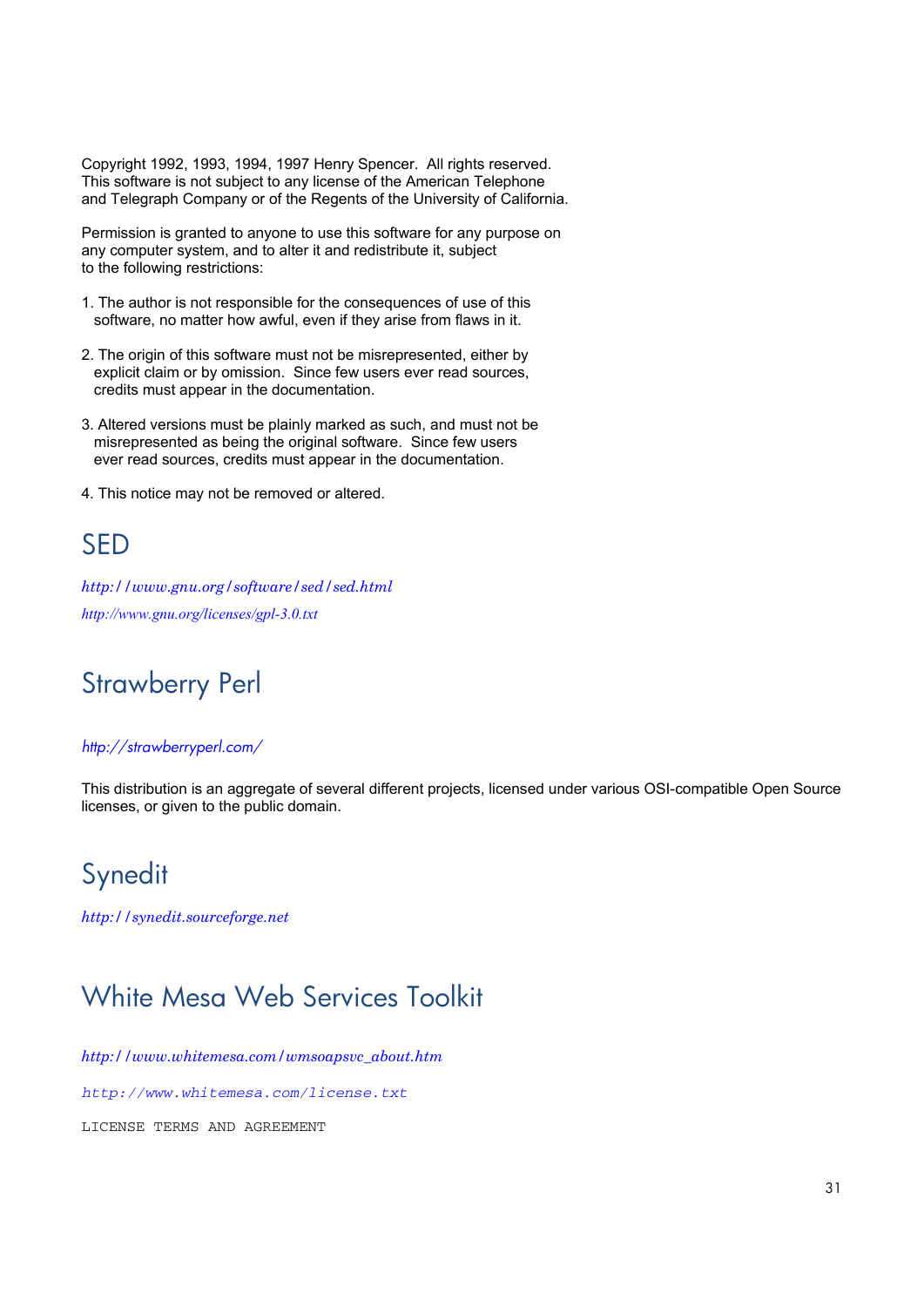White Mesa SOAP Server Copyright (c) 2002-2003 Robert Cunnings

Permission is hereby granted, free of charge, to any person obtaining a copy of this software and associated documentation files (the "Software"), to deal in the Software without restriction, including without limitation the rights to use, copy, modify, merge, publish, distribute, sublicense, and/or sell copies of the Software, and to permit persons to whom the Software is furnished to do so, subject to the following conditions:

The above copyright notice and this permission notice shall be included in all copies or substantial portions of the Software.

THE SOFTWARE IS PROVIDED "AS IS", WITHOUT WARRANTY OF ANY KIND, EXPRESS OR IMPLIED, INCLUDING BUT NOT LIMITED TO THE WARRANTIES OF MERCHANTABILITY, FITNESS FOR A PARTICULAR PURPOSE AND NONINFRINGEMENT. IN NO EVENT SHALL THE AUTHORS OR COPYRIGHT HOLDERS BE LIABLE FOR ANY CLAIM, DAMAGES OR OTHER LIABILITY, WHETHER IN AN ACTION OF CONTRACT, TORT OR OTHERWISE, ARISING FROM, OUT OF OR IN CONNECTION WITH THE SOFTWARE OR THE USE OR OTHER DEALINGS IN THE SOFTWARE.

### **WinPcap**

#### *http://www.winpcap.org/misc/copyright.htm*

Copyright (c) 1999 - 2005 NetGroup, Politecnico di Torino (Italy). Copyright (c) 2005 - 2010 CACE Technologies, Davis (California). All rights reserved.

Redistribution and use in source and binary forms, with or without modification, are permitted provided that the following conditions are met:

1. Redistributions of source code must retain the above copyright notice, this list of conditions and the following disclaimer. 2. Redistributions in binary form must reproduce the above copyright notice, this list of conditions and the following

disclaimer in the documentation and/or other materials provided with the distribution. 3. Neither the name of the Politecnico di Torino, CACE Technologies nor the names of its contributors may be used to

endorse or promote products derived from this software without specific prior written permission.

THIS SOFTWARE IS PROVIDED BY THE COPYRIGHT HOLDERS AND CONTRIBUTORS "AS IS" AND ANY EXPRESS OR IMPLIED WARRANTIES, INCLUDING, BUT NOT LIMITED TO, THE IMPLIED WARRANTIES OF MERCHANTABILITY AND FITNESS FOR A PARTICULAR PURPOSE ARE DISCLAIMED. IN NO EVENT SHALL THE COPYRIGHT OWNER OR CONTRIBUTORS BE LIABLE FOR ANY DIRECT, INDIRECT, INCIDENTAL, SPECIAL, EXEMPLARY, OR CONSEQUENTIAL DAMAGES (INCLUDING, BUT NOT LIMITED TO, PROCUREMENT OF SUBSTITUTE GOODS OR SERVICES; LOSS OF USE, DATA, OR PROFITS; OR BUSINESS INTERRUPTION) HOWEVER CAUSED AND ON ANY THEORY OF LIABILITY, WHETHER IN CONTRACT, STRICT LIABILITY, OR TORT (INCLUDING NEGLIGENCE OR OTHERWISE) ARISING IN ANY WAY OUT OF THE USE OF THIS SOFTWARE, EVEN IF ADVISED OF THE POSSIBILITY OF SUCH DAMAGE.

*This product includes software developed by the University of California, Lawrence Berkeley Laboratory and its contributors.* 

*This product includes software developed by the Kungliga Tekniska Högskolan and its contributors. This product includes software developed by Yen Yen Lim and North Dakota State University.*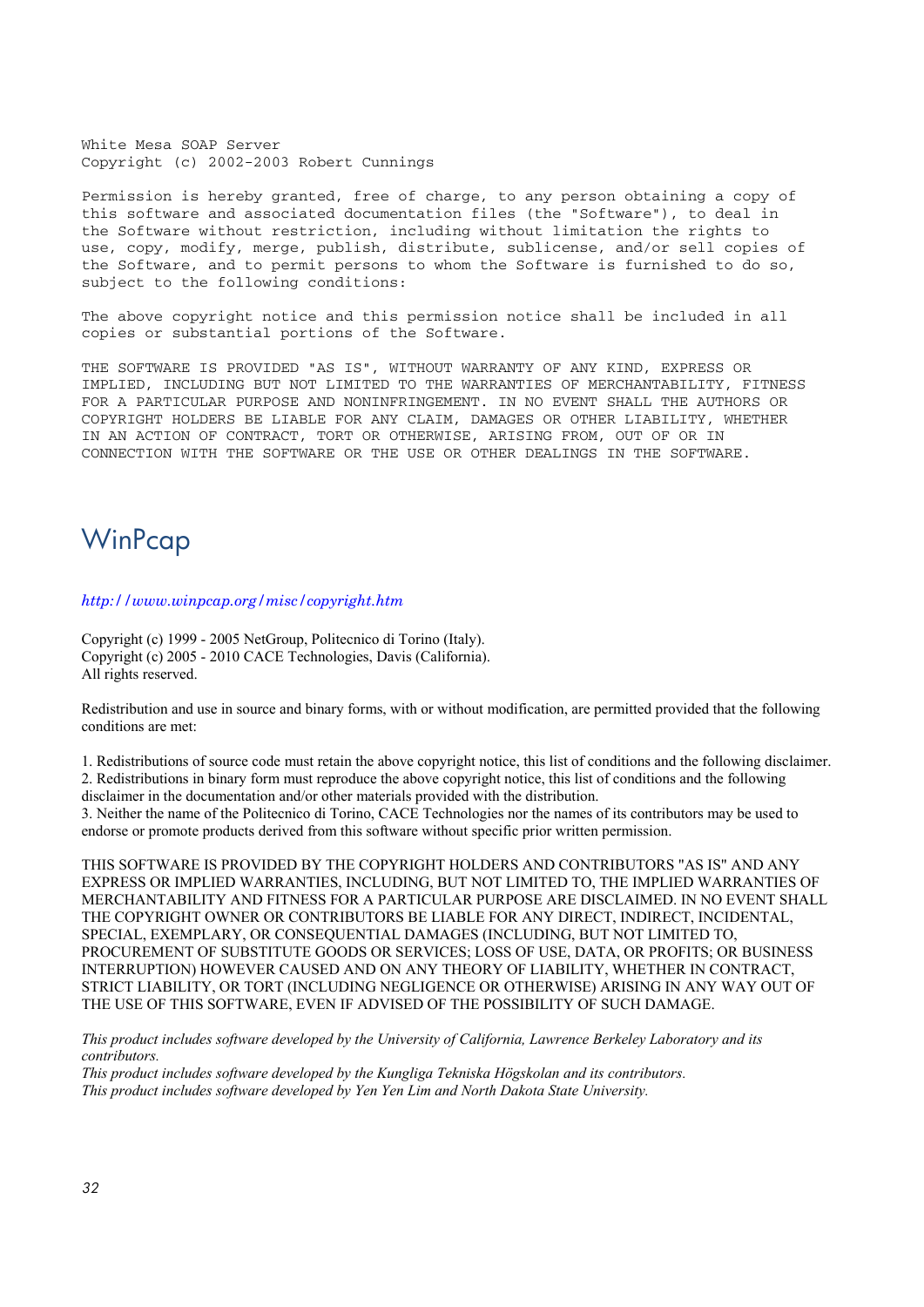### XML Pull Parser (XPP)

*http://www.extreme.indiana.edu/xgws/xsoap/xpp/ http://www.extreme.indiana.edu/xgws/xsoap/xpp/download/PullParser2/LICENSE.txt*

LICENSE FOR THE Extreme! Lab PullParser ------------------------------------------------------------------------

Copyright © 2002 The Trustees of Indiana University. All rights reserved.

Redistribution and use in source and binary forms, with or without modification, are permitted provided that the following conditions are met:

- 1) All redistributions of source code must retain the above copyright notice, the list of authors in the original source code, this list of conditions and the disclaimer listed in this license;
- 2) All redistributions in binary form must reproduce the above copyright notice, this list of conditions and the disclaimer listed in this license in the documentation and/or other materials provided with the distribution;
- 3) Any documentation included with all redistributions must include the following acknowledgement:

 "This product includes software developed by the Indiana University Extreme! Lab. For further information please visit http://www.extreme.indiana.edu/"

 Alternatively, this acknowledgment may appear in the software itself, and wherever such third-party acknowledgments normally appear.

- 4) The name "Indiana Univeristy" and "Indiana Univeristy Extreme! Lab" shall not be used to endorse or promote products derived from this software without prior written permission from Indiana University. For written permission, please contact http://www.extreme.indiana.edu/.
- 5) Products derived from this software may not use "Indiana Univeristy" name nor may "Indiana Univeristy" appear in their name, without prior written permission of the Indiana University.

Indiana University provides no reassurances that the source code provided does not infringe the patent or any other intellectual property rights of any other entity. Indiana University disclaims any liability to any recipient for claims brought by any other entity based on infringement of intellectual property rights or otherwise.

LICENSEE UNDERSTANDS THAT SOFTWARE IS PROVIDED "AS IS" FOR WHICH NO WARRANTIES AS TO CAPABILITIES OR ACCURACY ARE MADE. INDIANA UNIVERSITY GIVES NO WARRANTIES AND MAKES NO REPRESENTATION THAT SOFTWARE IS FREE OF INFRINGEMENT OF THIRD PARTY PATENT, COPYRIGHT, OR OTHER PROPRIETARY RIGHTS. INDIANA UNIVERSITY MAKES NO WARRANTIES THAT SOFTWARE IS FREE FROM "BUGS", "VIRUSES", "TROJAN HORSES", "TRAP DOORS", "WORMS", OR OTHER HARMFUL CODE. LICENSEE ASSUMES THE ENTIRE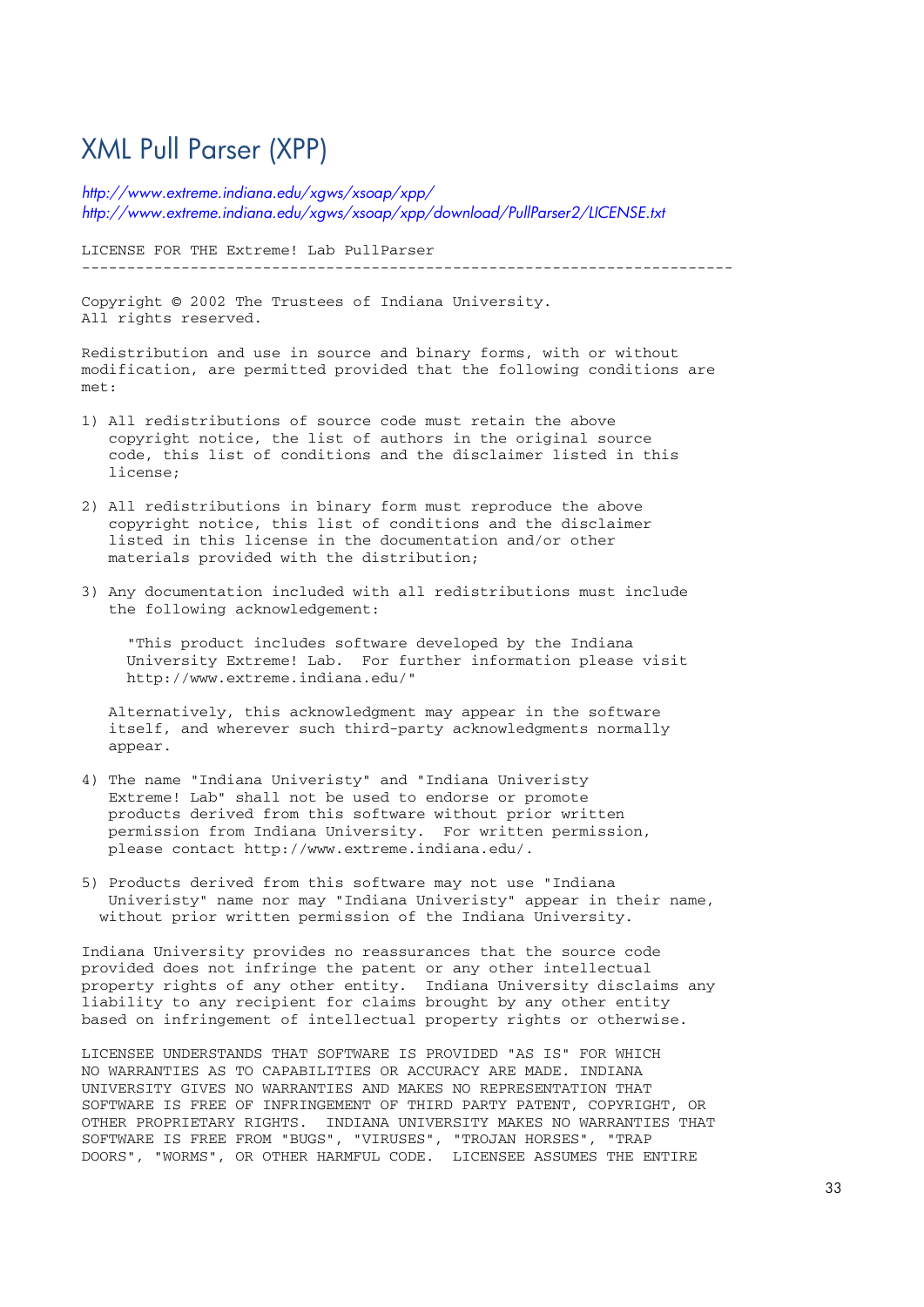RISK AS TO THE PERFORMANCE OF SOFTWARE AND/OR ASSOCIATED MATERIALS, AND TO THE PERFORMANCE AND VALIDITY OF INFORMATION GENERATED USING SOFTWARE.

### **XStream**

*http://xstream.codehaus.org/license.html*

XStream is open source software, made available under a BSD license.

Copyright (c) 2003-2006, Joe Walnes Copyright (c) 2006-2007, XStream Committers All rights reserved.

Redistribution and use in source and binary forms, with or without modification, are permitted provided that the following conditions are met:

Redistributions of source code must retain the above copyright notice, this list of conditions and the following disclaimer. Redistributions in binary form must reproduce the above copyright notice, this list of conditions and the following disclaimer in the documentation and/or other materials provided with the distribution.

Neither the name of XStream nor the names of its contributors may be used to endorse or promote products derived from this software without specific prior written permission.

THIS SOFTWARE IS PROVIDED BY THE COPYRIGHT HOLDERS AND CONTRIBUTORS "AS IS" AND ANY EXPRESS OR IMPLIED WARRANTIES, INCLUDING, BUT NOT LIMITED TO, THE IMPLIED WARRANTIES OF MERCHANTABILITY AND FITNESS FOR A PARTICULAR PURPOSE ARE DISCLAIMED. IN NO EVENT SHALL THE COPYRIGHT OWNER OR CONTRIBUTORS BE LIABLE FOR ANY DIRECT, INDIRECT, INCIDENTAL, SPECIAL, EXEMPLARY, OR CONSEQUENTIAL DAMAGES (INCLUDING, BUT NOT LIMITED TO, PROCUREMENT OF SUBSTITUTE GOODS OR SERVICES; LOSS OF USE, DATA, OR PROFITS; OR BUSINESS INTERRUPTION) HOWEVER CAUSED AND ON ANY THEORY OF LIABILITY, WHETHER IN CONTRACT, STRICT LIABILITY, OR TORT (INCLUDING NEGLIGENCE OR OTHERWISE) ARISING IN ANY

WAY OUT OF THE USE OF THIS SOFTWARE, EVEN IF ADVISED OF THE POSSIBILITY OF SUCH DAMAGE.

### zlib 1.1.4

*http://www.zlib.net/zlib\_license.html*

/\* zlib.h -- interface of the 'zlib' general purpose compression library version 1.2.5, April 19th, 2010

Copyright (C) 1995-2010 Jean-loup Gailly and Mark Adler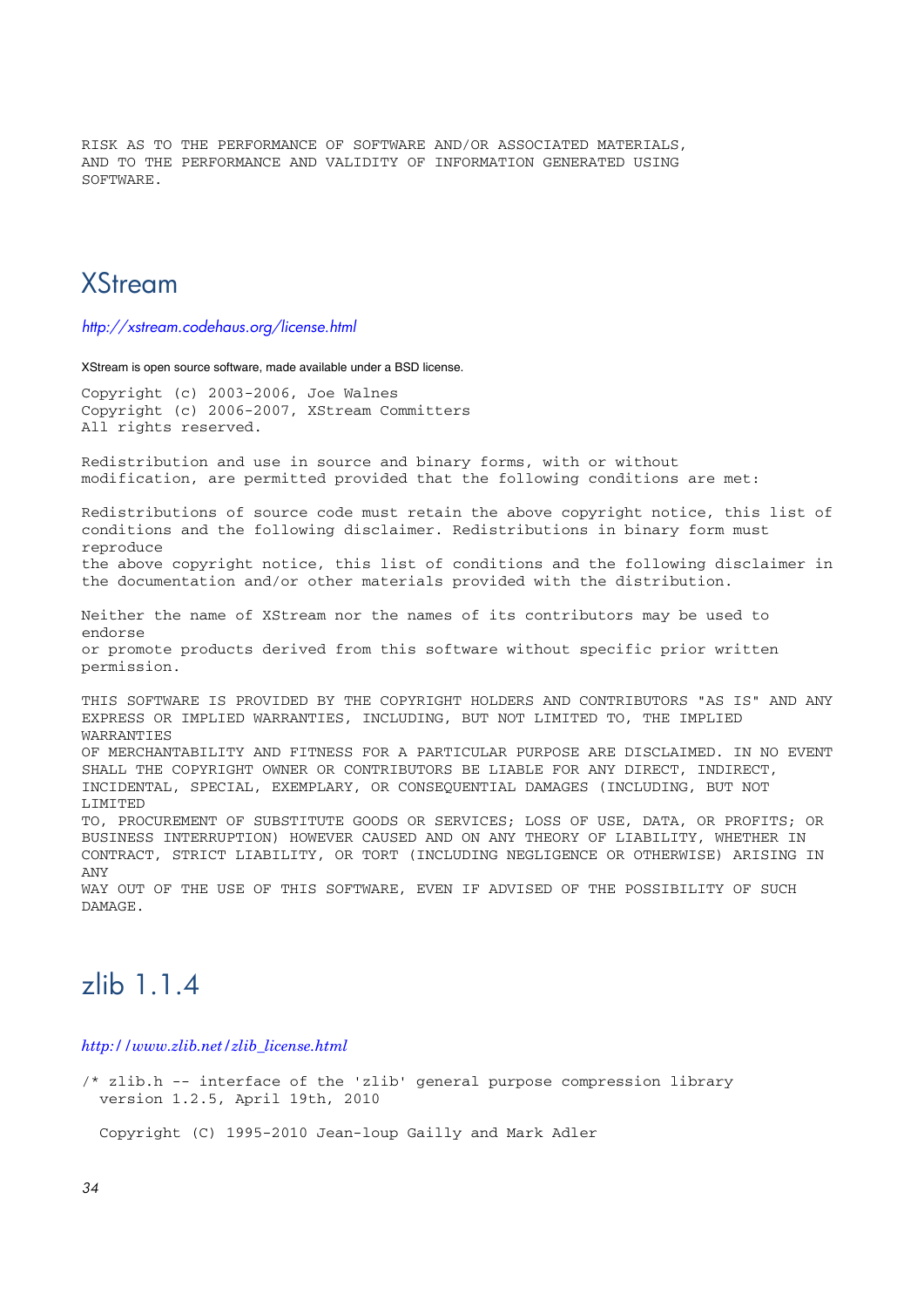This software is provided 'as-is', without any express or implied warranty. In no event will the authors be held liable for any damages arising from the use of this software.

 Permission is granted to anyone to use this software for any purpose, including commercial applications, and to alter it and redistribute it freely, subject to the following restrictions:

- 1. The origin of this software must not be misrepresented; you must not claim that you wrote the original software. If you use this software in a product, an acknowledgment in the product documentation would be appreciated but is not required.
- 2. Altered source versions must be plainly marked as such, and must not be misrepresented as being the original software.
- 3. This notice may not be removed or altered from any source distribution.

 Jean-loup Gailly Mark Adler

\*/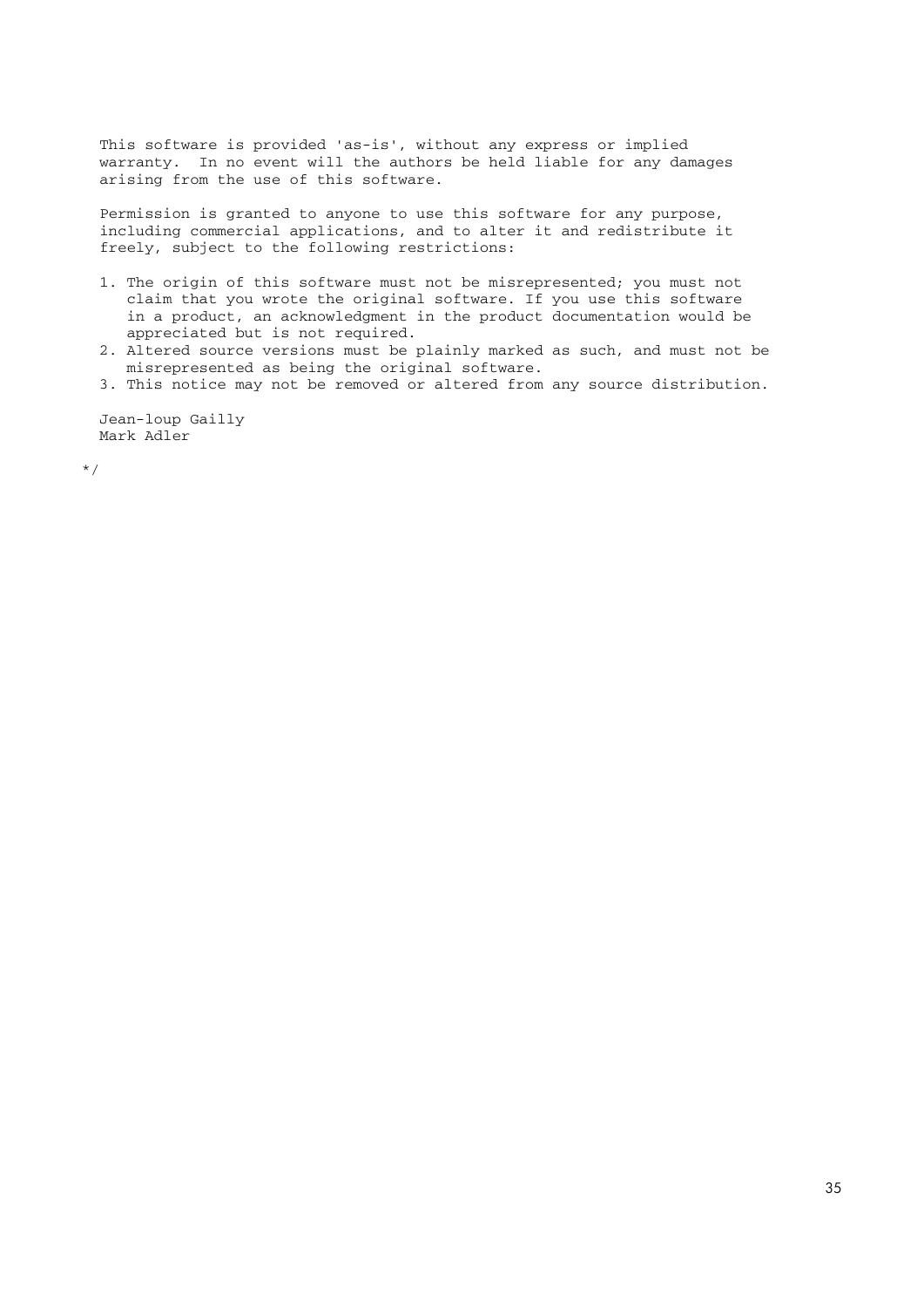# Third-Party Licenses

HP acknowledges the use of the following third-party components: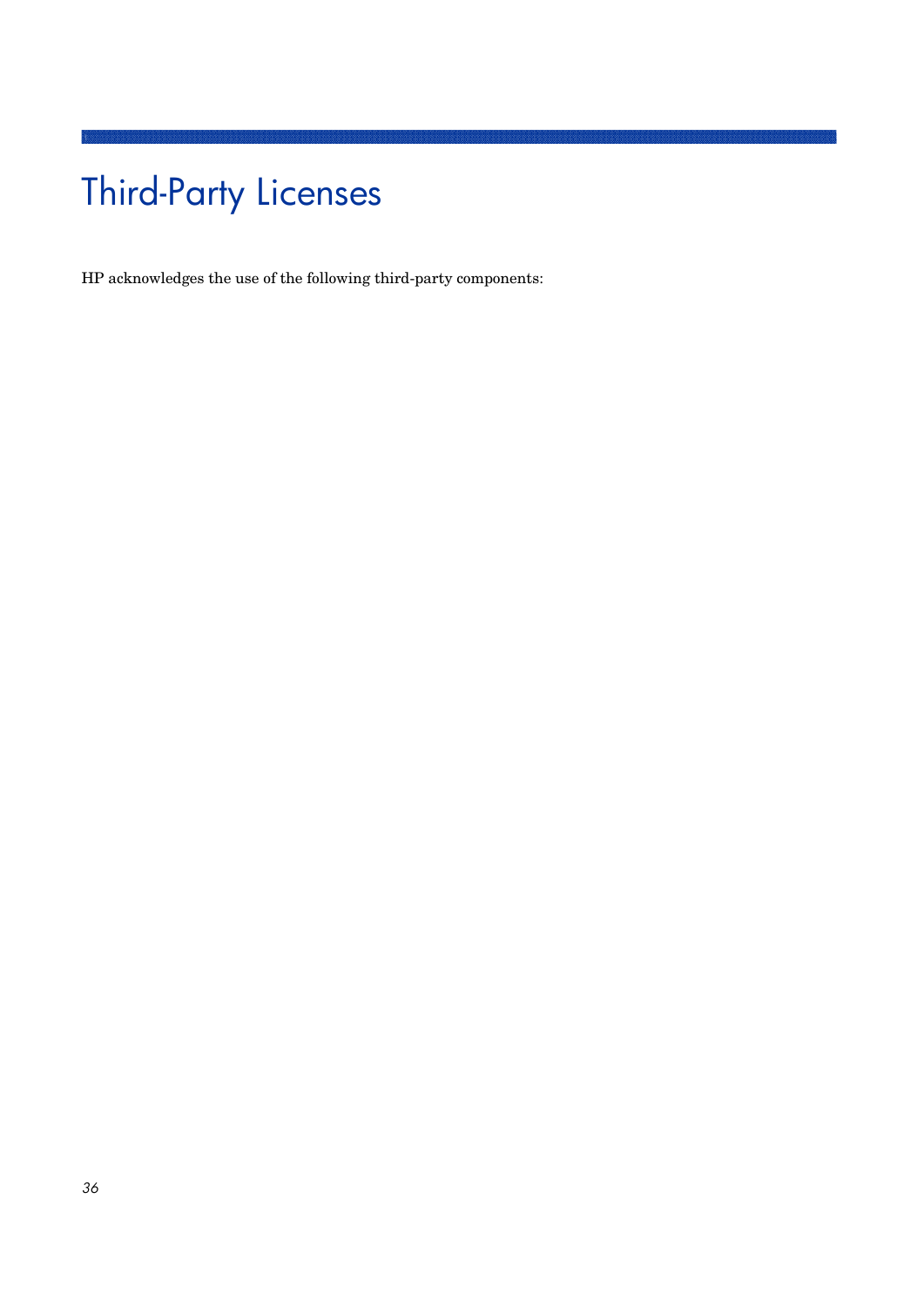BCGControlBar Professional (UI Toolkit) BugTrapper Agent Crystal reports Dundas Chart for Windows Forms Professional DynaZIP Infragistics NetAdvantage for Win Client IPP Microsoft .NET Framework 2.0 Microsoft NFT Framework 3.5 Microsoft ASP.NET 2.0 AJAX Extensions Microsoft Caching Application Block Microsoft Data Access Components (MDAC) 2007 Microsoft MSI 3.1 Microsoft MSXML (Microsoft XML Parser) 6.0 Microsoft Visual Basic Virtual Machine Microsoft Visual C++ 2005 redistributable package Microsoft Visual C++ 2008 redistributable package Microsoft Web Services Enhancements (WSE) 2.0